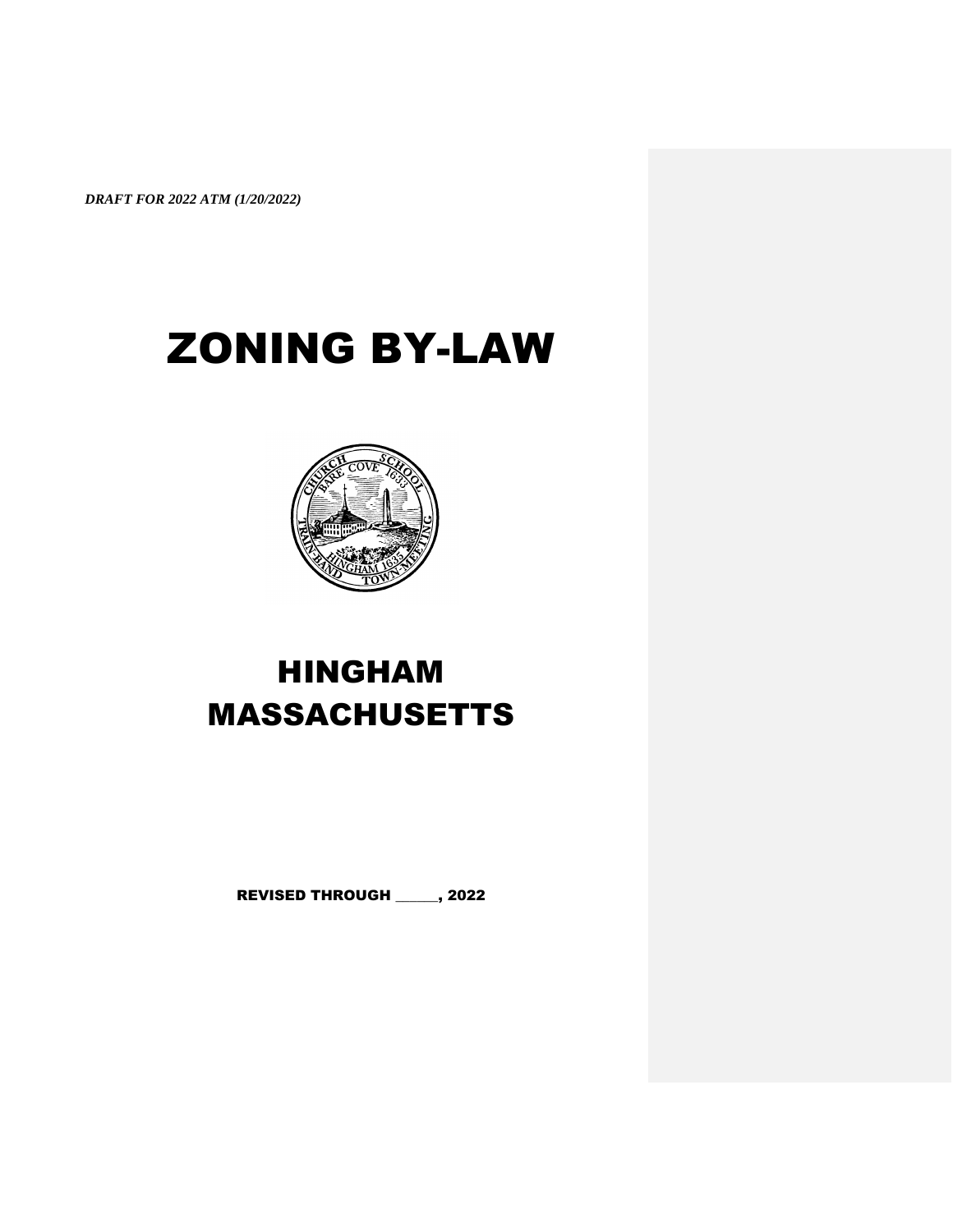## **TABLE OF CONTENTS**

| I-A.          |                                                                  |  |  |
|---------------|------------------------------------------------------------------|--|--|
| $I-B.$        |                                                                  |  |  |
| $I-C.$        |                                                                  |  |  |
| $I-D.$        |                                                                  |  |  |
| $I-E.$        |                                                                  |  |  |
| I-F.          |                                                                  |  |  |
| $I-G.$        |                                                                  |  |  |
| I-H.          |                                                                  |  |  |
| $T-T$ .       |                                                                  |  |  |
| $I-J.$        |                                                                  |  |  |
| $I-K.$        |                                                                  |  |  |
| $I-L.$        |                                                                  |  |  |
|               |                                                                  |  |  |
| II-A.         |                                                                  |  |  |
| $II - B$ .    |                                                                  |  |  |
| II-C.         |                                                                  |  |  |
| <b>II-D.</b>  |                                                                  |  |  |
|               |                                                                  |  |  |
|               |                                                                  |  |  |
| III-A.        |                                                                  |  |  |
| III-B.        |                                                                  |  |  |
| III-C.        |                                                                  |  |  |
| III-D.        | Accord Pond Watershed and Hingham Aquifer Protection District 36 |  |  |
| III-E.        |                                                                  |  |  |
| III-F.        |                                                                  |  |  |
| III-G.        |                                                                  |  |  |
| III-H.        |                                                                  |  |  |
| <b>III-I.</b> |                                                                  |  |  |
| III-1.        |                                                                  |  |  |
|               |                                                                  |  |  |
| IV-A.         |                                                                  |  |  |
| <b>IV-B.</b>  | Special Requirements to Schedule of Dimensional Requirements 63  |  |  |
| IV C.         |                                                                  |  |  |
| IV-D.         | Flexible Residential Development (FRD) - Special Permit67        |  |  |
| <b>IV-E.</b>  |                                                                  |  |  |

Hingham Zoning By-Law - 2022 ATM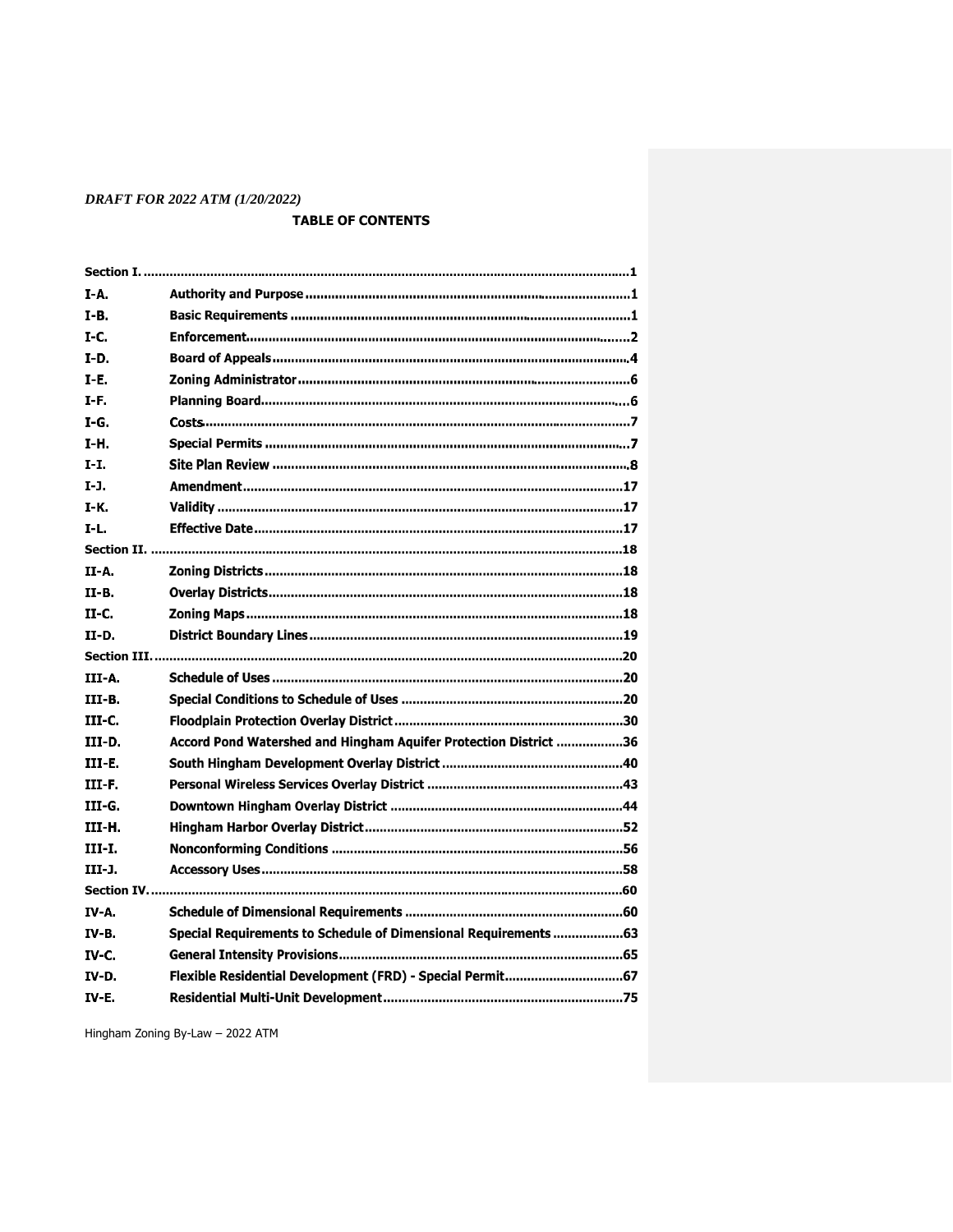|             | <b>DRAFT FOR 2022 ATM (1/20/2022)</b>                             |  |  |
|-------------|-------------------------------------------------------------------|--|--|
| IV-F.       |                                                                   |  |  |
| IV-G.       |                                                                   |  |  |
|             |                                                                   |  |  |
| V-A.        |                                                                   |  |  |
| <b>V-B.</b> |                                                                   |  |  |
| <b>V-C.</b> |                                                                   |  |  |
| $V-D.$      |                                                                   |  |  |
| $V-E$ .     |                                                                   |  |  |
| V-F.        |                                                                   |  |  |
| V-G.        |                                                                   |  |  |
| <b>V-H.</b> |                                                                   |  |  |
| $V-I.$      |                                                                   |  |  |
| $V-J.$      | Regulation of the Sale and Consumption of Marijuana Not Medically |  |  |
| <b>V-K.</b> |                                                                   |  |  |
|             |                                                                   |  |  |
| Annex "A"   | <b>Building Height Diagram</b>                                    |  |  |

**Zoning Map Parts A and C**

**Zoning Map Part B**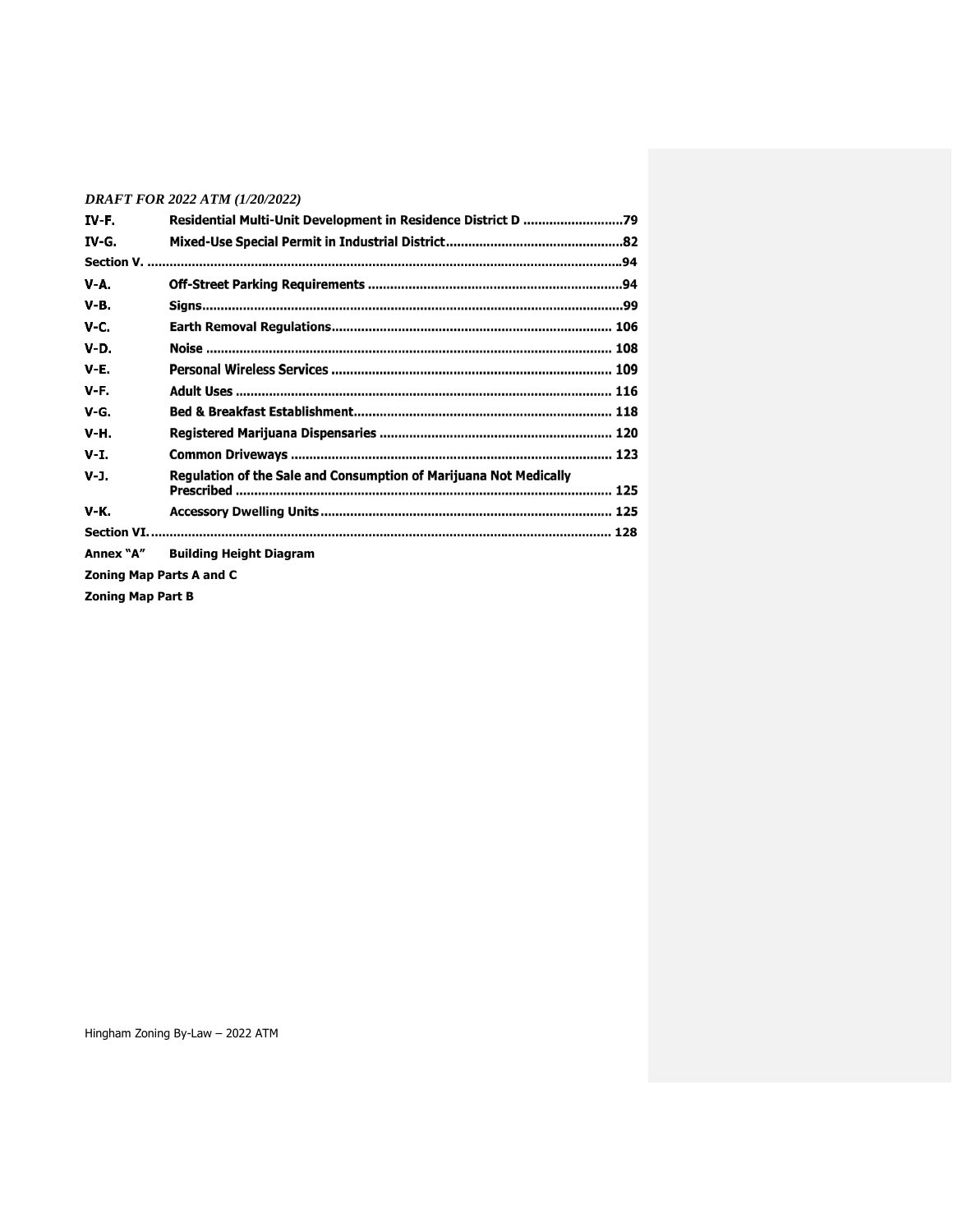## <span id="page-3-0"></span>**SECTION I.**

#### **Administration and Procedure**

#### $I-A$ . **Authority and Purpose**

- 1. This By-Law shall be known and may be cited as the Zoning By-Law of the Town of Hingham and is adopted by virtue of and pursuant to the provisions of Massachusetts General Laws Chapter 40A as amended by Chapter 808 of the Acts of 1975, as amended.
- 2. The purposes of the By-Law include, but are not limited to, the following: to lessen congestion in the streets; to conserve health; to secure safety from fire, flood, panic, and other dangers; to provide adequate light and air; to prevent overcrowding of land; to avoid undue concentration of population; to encourage housing for persons of all income levels; to facilitate the adequate provision of transportation, water, water supply, drainage, sewerage, schools, parks, open space, and other public requirements; to conserve the value of land and buildings, including the conservation of natural resources and the prevention of blight and pollution of the environment; to encourage the most appropriate use of land throughout the Town, including consideration of the recommendations of the Master Plan, if any, adopted by the Planning Board and the comprehensive plan, if any, of the regional planning agency; and, to preserve and increase amenities. Regulations may be promulgated in accordance with the provisions of Massachusetts General Laws Chapter 40A, as amended, in order to fulfill the purposes of this By-Law.
- 3. Regulations adopted pursuant to these purposes may include, but are not limited to, restricting, prohibiting, permitting, or regulating the use, alteration, size, bulk height, area, and location of buildings and structures and the use of premises in the Town of Hingham.
- 4. Wherever words of one gender appear in the Zoning By-Law of the Town of Hingham such words shall be construed to include the other gender.

#### $I-B.$ **Basic Requirements**

All buildings or structures hereafter erected, reconstructed, altered, enlarged or moved, or use of premises in the Town of Hingham, shall be in conformity with the provisions of this By-Law. Any building, structure, or land shall not be used for any purpose or in any manner other than is permitted in the district in which such building, structure or land is located.

Any use not specifically provided for in a district herein shall be deemed to be prohibited. In accordance with Massachusetts General Laws Chapter 40A, and notwithstanding any provisions to the contrary, this By-Law shall not prohibit, regulate, or restrict the use of land or structures for religious purposes or for educational purposes on land owned or leased (1) by the Commonwealth of Massachusetts or any of its agencies, subdivisions, or bodies politic or (2) by a religious sect or denomination, or (3) by a nonprofit educational corporation, provided however, that such land or structures may be subject to reasonable regulations concerning the bulk and height of structures and determining yard sizes, lot areas, setbacks, open space, parking, and building coverage requirements in accordance with the provisions of this By-Law. Such uses shall not be exempt from the general or specific regulations of this By-Law other than use regulations.

No use will be permitted which will produce a nuisance or hazard from fire or explosion, toxic or corrosive fumes, gas, smoke, odors, obnoxious dust or vapor, harmful radioactivity, offensive noise or vibration, flashes, objectionable effluent, electrical interference or substantial erosion or flooding **Commented [SM1]:** Zoning Article AAA – Gender Neutral and Other Term Revisions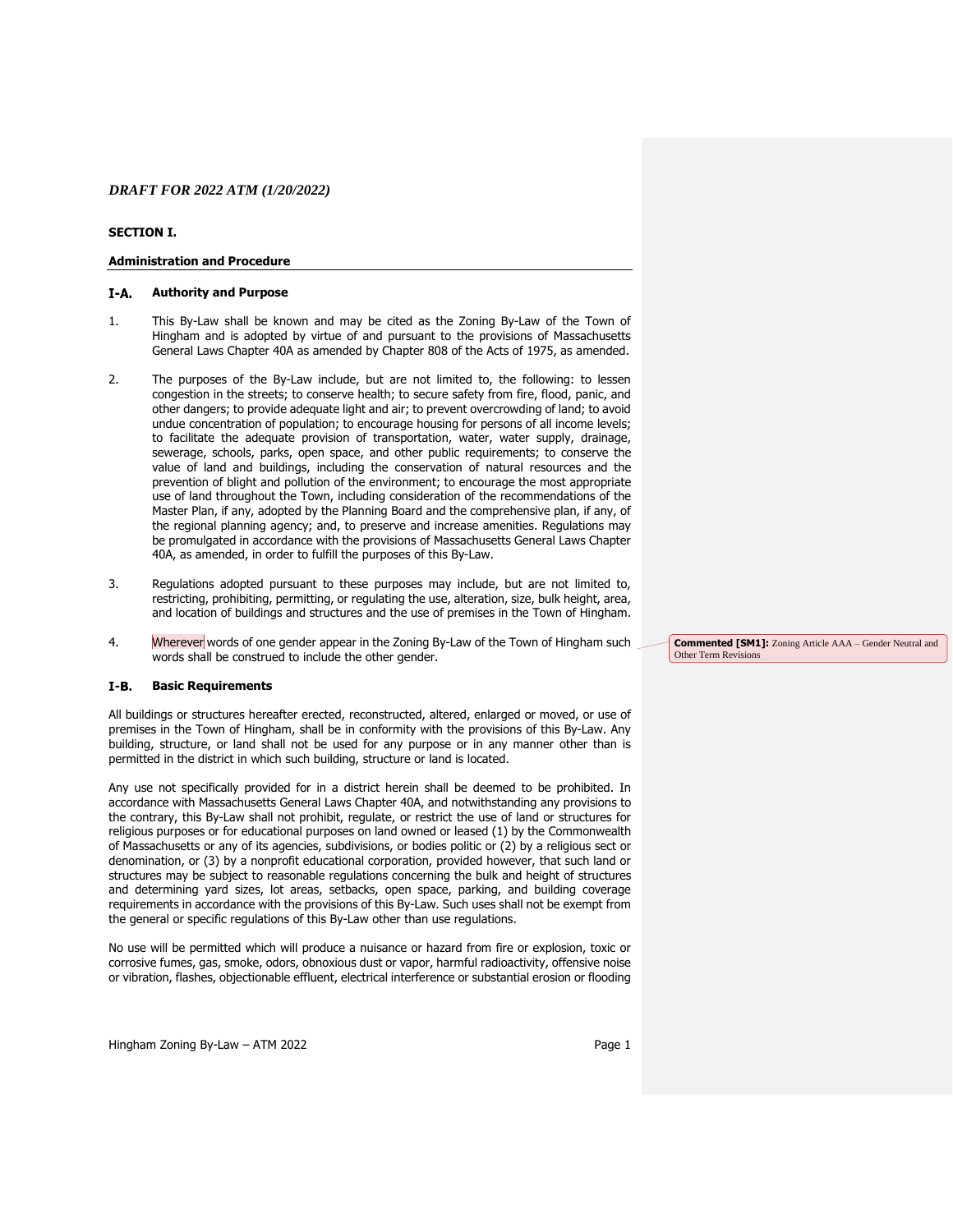which may affect or impair the normal use and peaceful enjoyment of any property, structure, or dwelling in the neighborhood.

No land within any use district in the Town of Hingham may be used for the collection, treatment, storage, burial incineration of radioactive waste, including but not limited to, wastes classified as low-level radioactive waste.

#### **Enforcement**

Except as otherwise provided, this By-Law shall be enforced by the Building Commissioner. No application of any kind of plans or specifications or intended uses shall be approved by the Commissioner unless they are in all respects in conformity with this By-Law.

- 1. No building shall be constructed, altered or moved and no use of land or building shall be begun or changed without a permit having been issued by the Building Commissioner. No such permit shall be issued until such construction, alteration or use, as proposed, shall comply in all respects with this By-Law or with a decision of the Board of Appeals. Any application for such a permit shall be accompanied by a plan, accurately drawn, showing the actual shape and dimensions of the lot to be built upon, the exact location and size of all buildings or structures already on the lot, the locations of new buildings to be constructed, together with the lines within which all buildings and structures are to be erected, the existing and proposed use of each building or structure and such other information as may be necessary to provide for the execution and enforcement of this By-Law. A record of all applications, plans, and permits shall be kept on file by the Building Commissioner. Construction or operations under a Building or Special Permit shall conform to any subsequent amendment of this By-Law unless the use or construction authorized by this permit is made or commenced within a period of not more than twelve (12) months after the issuance of the permit and, in cases involving construction, unless such construction is carried through to completion as continuously and expeditiously as is reasonable.
- 2. No premises and no building erected, altered, or in any way changed as to construction or use, under a permit or otherwise, shall be occupied or used without a certificate of occupancy signed by the Building Commissioner. Such certificate of occupancy shall not be issued until the premises or building and their uses comply with this By-Law. A record of all applications and certificates of occupancy shall be kept on file by the Building Commissioner.

In town house, garden apartment and apartment house developments, and/or any other multi-unit residential developments (exclusive of subdivisions) (herein a "development"), certificates of occupancy shall not be issued by the Building Commissioner for more than 85% of the dwelling units within the development of within an approved phase of the development until:

a. all "site work improvements", as hereinafter defined, shown on the approved development plans for the entire development, or for an approved phase of the development, and required by the applicable permits or approvals for the development, shall have been fully completed. Site work improvements shall not be considered fully completed until a project engineer has submitted to the Building Commissioner as-built plans (for the entire development or applicable phase of the development) and a certification that such site work improvements have been completed in accordance with the approved development plans or approved phase thereof and the applicable permits or approvals; or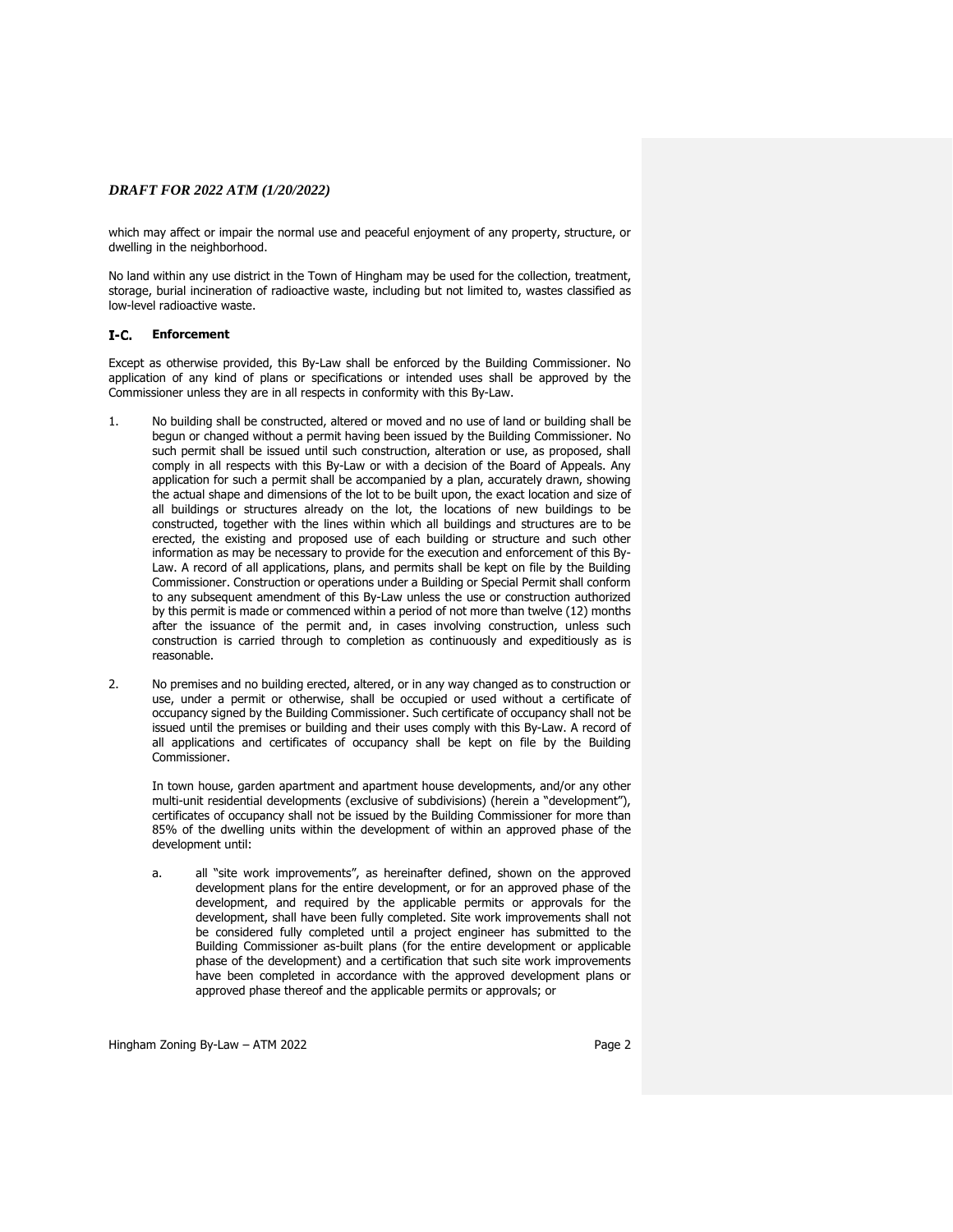- b. the developer has applied for and obtained a Special Permit from the Board of Appeals requesting relief from the 85% limitation on certificates of occupancy. Each application for a Special Permit pursuant to this section shall include, in addition to all other application requirements, a certification of a project engineer as to the status of site work improvements remaining to be completed, the number and percentage of dwelling units remaining to be completed in the development of phase thereof, and such additional information related thereto as may be requested by the Board of Appeals. Upon making a Finding that:
	- (i) a delay in the completion of the remaining site work improvements will not adversely impact the occupants of the completed dwelling units;
	- (ii) is not required for the safe occupancy of additional dwelling units; and
	- (iii) the granting of relief from said limitation will not jeopardize the likelihood of full completion of the site work improvements;

said Finding to be used in lieu of the Special Permit approval criteria contained in Section l-F, 2., the Board of Appeals may partially waive the 85% limitation and allow the Building Commissioner to issue certificates of occupancy in a manner consistent with the first paragraph of this Section l-C, 2.

Notwithstanding the foregoing, the Board of Appeals shall not allow, and the Building Commissioner shall not issue, certificates of occupancy for more than 95% of the dwelling units within the development or approved phase of the development until the project engineer has submitted to the Building Commissioner as-built plans and a certification that the site work improvements have been completed in accordance with the approved development plan or approved phase of the development plan and the applicable permits and approvals.

"Site work improvements" as used herein shall include all improvements to be made or constructed in connection with the development (exclusive of dwelling structures), including, but not limited to, roadways, parking lots, sidewalks and walkways, grading, landscaping, utilities, wastewater treatment, drainage and other required infrastructure. For the purpose of this section, the "developer" shall be deemed to include the original applicant and all successors or assigns of the applicant, including any and all parties seeking Building Permits or certificates of occupancy for the initial construction or initial occupancy of one or more dwelling units within the development or applicable phase thereof. The "project engineer" shall be a licensed engineer working on behalf of the developer and shall include the original project engineer at the time of application to the permit granting authority and all successors to the original project engineer.

3. The provisions of this By-Law may be enforced by the Zoning Enforcement Officer by noncriminal disposition pursuant to the provisions of M.G.L. Chapter 40, Section 21D. Any person who violates the provisions of this By-Law may be subject to a penalty of \$100 for the first offense; \$200 for the second offense; and \$300 for the third and each subsequent offense if, after receiving written notice of the violation(s) from the Zoning Enforcement Officer, the person fails to correct the violation(s) within seven (7) days of receipt of such notice, or within such longer time as the Zoning Enforcement Officer may grant in appropriate circumstances. Each day that a violation exists shall be deemed to be a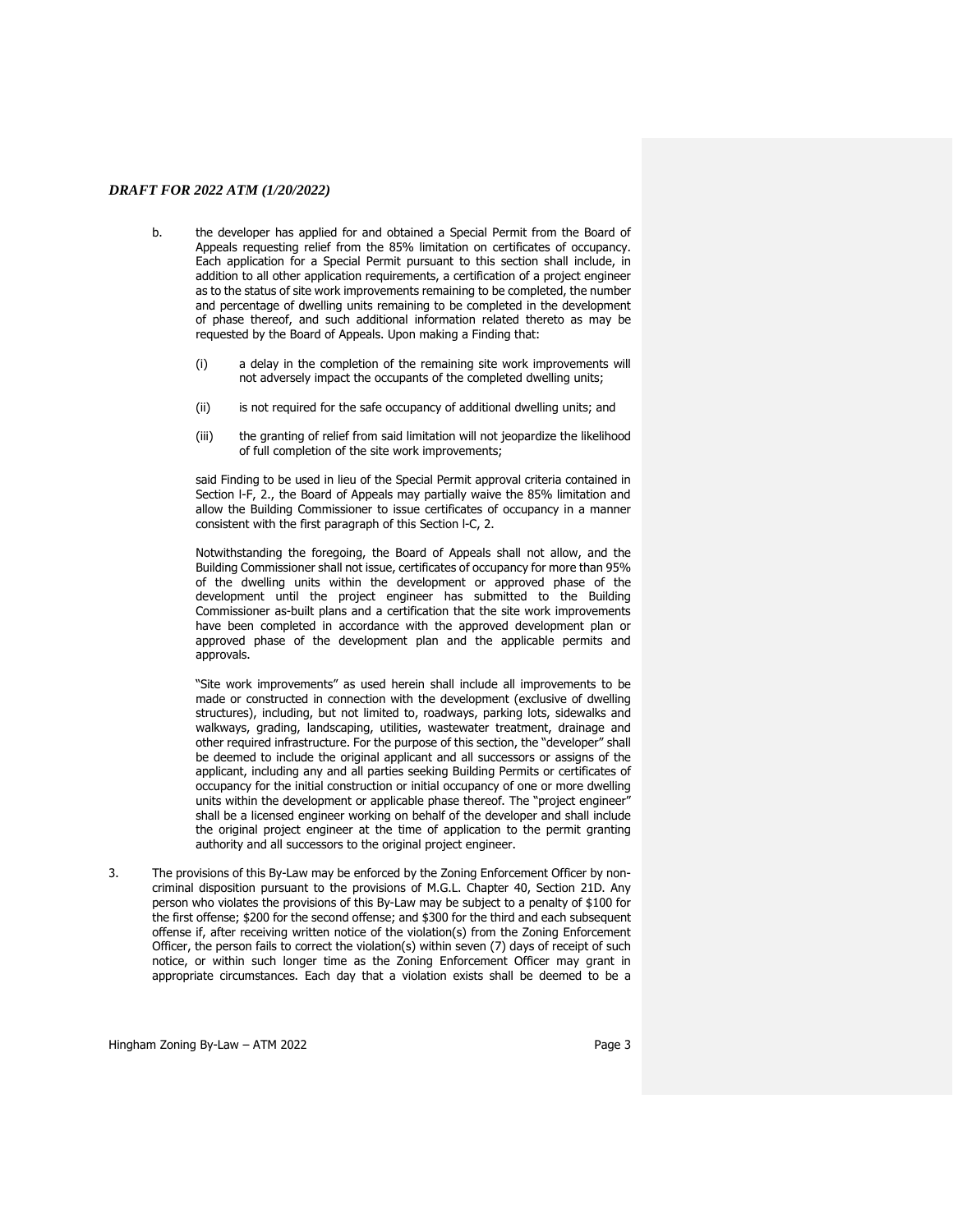separate offense from and after delivery of such notice from the Zoning Enforcement Officer.

In the alternative, any person who violates the provisions of this By-Law, or who refuses or neglects to comply with a stop work order or notice of violation by the Zoning Enforcement Officer issued under the provisions of M.G.L. Chapter 40A or the provisions of this By-Law, shall be subject to the enforcement provisions of M.G.L. Chapter 40A, including a fine of \$100 for the first offense; \$200 for the second offense; and \$300 for the third and each subsequent offense. Each day that a violation exists shall be deemed to be a separate offense. Nothing in this section shall prohibit the Zoning Enforcement Officer from seeking injunctive relief as a remedy in accordance with M.G.L. Chapter 40A, Section 7.

#### $I-D$ . **Board of Appeals**

#### 1. Establishment

In accordance with the provisions of Chapter 40A of the Massachusetts General Laws, a Board of Appeals consisting of three (3) citizens of the Town who shall be qualified by education or experience to pass upon matters which may be brought before them shall be appointed by the Select Board for a term of three years, the term of one member expiring each year. At least two associates shall be appointed in a like manner. No member of the Board of Appeals shall act on any matter in which the member may have a personal or financial interest, and in such event, an associate member shall be designated to serve on the Board and to act upon the matter.

#### 2. Powers

The Board of Appeals shall have the following powers which shall in no way conflict with the regulations as contained in this By-Law.

- a. Appeals To hear and decide an Appeal taken
	- (i) by any person aggrieved by reason of  $\frac{1}{2}$  their inability to obtain a permit or enforcement action from the Building Commissioner under the provisions of Massachusetts General Laws Chapter 40A, or of this By-law,
	- (ii) by the regional planning agency in which area the Town is situated, or
	- (iii) by any person, including an officer or board of the Town of Hingham or of any abutting municipality, aggrieved by an order or decision of the Building Commissioner, in violation of any Provision of Massachusetts General Laws Chapter 40A, or of this By-Law.
- b. Special Permits To hear and decide an application for a Special Permit as provided in this By-Law, only for uses in specified districts which are in harmony with the general purposes and intent of this By-Law and which shall be subject to any general or specific rules prescribed herein and to any appropriate conditions, safeguards, and limitations on time and use. A Special Permit shall lapse within a three (3) year period or a shorter period if so specified by the Board, which shall not include any time required to pursue or await the determination of an appeal pursuant to Massachusetts General Laws Chapter 40A, Section 17, and if a substantial use thereof has not sooner commenced except for good cause, or in the case of a permit for construction, if construction has not begun within the period except for good cause.

**Commented [SM2]:** Zoning Article AAA – Gender Neutral and Other Term Revisions

**Commented [SM3]:** Zoning Article AAA – Gender Neutral and Other Term Revisions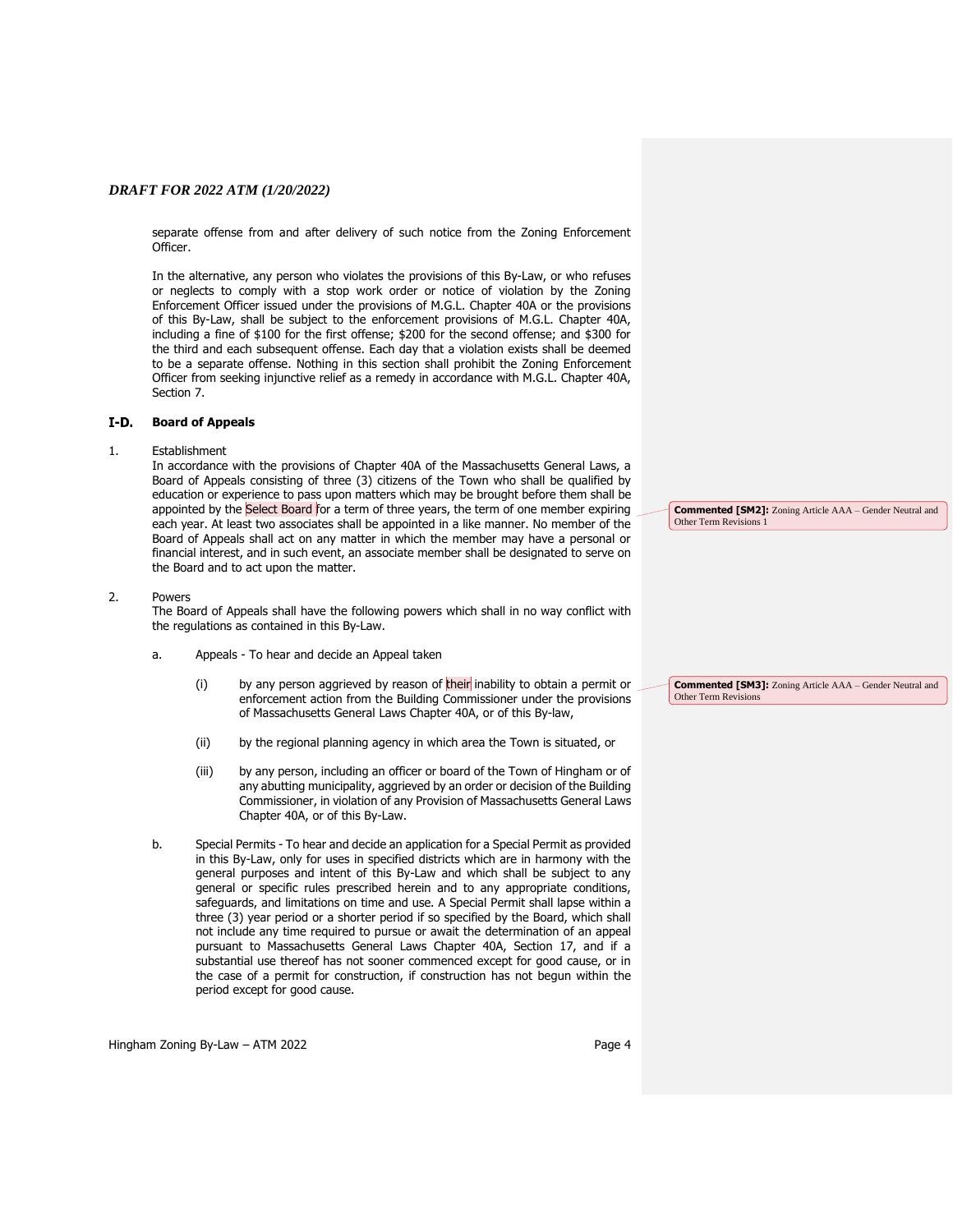c. Variances - To hear and decide a petition with respect to particular land or structures for a Variance from the terms of this By-Law, including a Variance authorizing a use or activity not otherwise permitted in a particular zoning district, where the Board specifically finds that owing to circumstances relating to soil conditions, shape, or topography of such land or structures, and especially affecting such land or structures but not affecting generally the zoning district in which it is located, a literal enforcement of this provision of this By-Law would involve substantial hardship, financial or otherwise, to the petitioner or appellant, and that desirable relief may be granted without substantial detriment to the public good, and without nullifying or substantially derogating from the intent or purpose of this By-Law. The Board of Appeals may impose conditions, safeguards, and limitations, both of time and of use, including the continued existence of any particular structure but excluding any condition, safeguard, or limitations based upon the continued ownership of the land or structure to which the Variance pertains by the applicant, petitioner, or any owner. If the rights authorized by a Variance are not exercised within the one (1) year of the date of the authorization, they shall lapse and may be re-established only after a new notice and hearing.

The Board of Appeals may, from time to time, establish and amend rules and regulations for the administration of its powers hereunder.

#### 3. Procedure

In the case of every Appeal made to the Board of Appeals, every petition for a Variance, and every application for a Special Permit to said Board under the provisions of this By-Law, the Board shall hold a public hearing thereon. Notice of the hearing shall be given by publication in a newspaper of general circulation in the Town once in each of two successive weeks, the first publication to be not less than fourteen (14) days before the day of the hearing, and by posting said notice in the Town Hall for a period of not less than fourteen (14) days before the day of the hearing. Notice shall be sent by mail, postage prepaid, to parties in interest including the petitioner, abutters, owners of land directly opposite on any public street or way, abutters of abutters within three hundred (300) feet of the property line of the petitioner, as they appear on the most recent applicable tax list, notwithstanding that the land of any such owner is located in another city or town, the Planning Board and the Planning Boards of every abutting municipality. The Assessors shall certify to the Board the name and addresses of the parties in interest. In the case of an Appeal from a decision of the Building Commissioner and in the case of a Variance, a petition shall be filed with the Town Clerk, who shall forthwith transmit it to the Board of Appeals. The Board shall hold a public hearing within sixty-five (65) days of the receipt of the petition from the Town Clerk and shall render a decision within one hundred (100) days from the date of filing. Failure by the Board to take final action upon a petition within the said one hundred (100) day period shall be deemed to be a grant of the Appeal or Variance applied for.

In the case of a Special Permit, an application shall be filed with the Town Clerk, who shall forthwith transmit it to the Board of Appeals. The Board shall hold a public hearing within sixty-five (65) days of the filing and shall render a decision within ninety (90) days from the close of the public hearing. Failure to take action within the said ninety (90) day period shall be deemed to be a grant of the permit applied for.

4. Repetitive Petitions

Board of Appeals Decisions - No appeal, application, or petition which has been unfavorably and finally acted upon by the Board of Appeals shall be acted favorably upon within two (2) years after the date of final unfavorable action unless (a) all but one of the members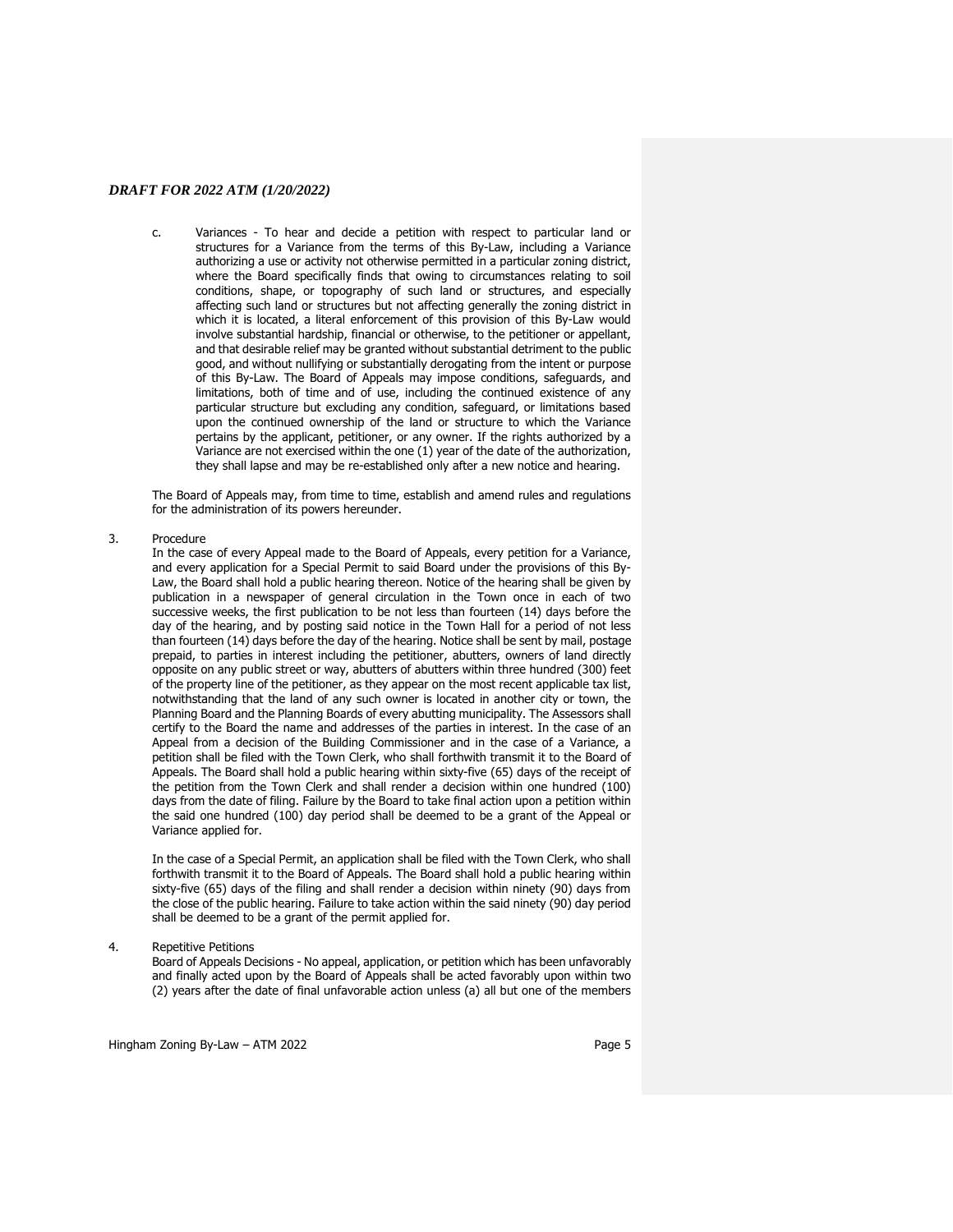of the Planning Board consent thereto after notice is given to parties in interest of the time and place of the proceedings to consider consent and (b) the Board of Appeals by unanimous vote finds specific and material changes in the conditions upon which the previous unfavorable action was based, describes such changes in its records, and similarly consents.

#### $I-E$ . **Zoning Administrator**

In accordance with such qualifications as may be established by the Select Board, the Board of Appeals shall appoint, from time to time, a Zoning Administrator, to serve at its pleasure, which appointment shall be subject to confirmation by the Select Board. Said Administrator shall be empowered to carry out such duties and powers as may be delegated by the Board of Appeals in accordance with Massachusetts General Laws Chapter 40A, Section 13, which statute shall govern the rights of aggrieved persons.

#### $I-F.$ **Planning Board**

#### 1. Powers

- a. Site Plan Review To hear and decide an application for Site Plan Review in accordance with Section I-I of this By-Law.
- b. Special Permits To hear and decide an application for a Special Permit for uses in specified districts that are in harmony with the general purposes and intent of this By-Law. A Special Permit shall be subject to any general or specific rules prescribed herein and to any appropriate conditions, safeguards, and limitations on time and use.

One associate member of the Planning Board shall be appointed in the manner herein provided for a term of one (1) year to act on Special Permit applications if necessary. The associate member of the Planning Board shall be appointed by the following procedure: (a) the Planning Board shall appoint a then current associate member of the Board of Appeals; or (b) if no then current associate member of the Board of Appeals is appointed by the Planning Board, the Planning Board and the Select Board shall jointly appoint an associate member to the Planning Board, provided that preference shall be given to former Planning Board members and former regular or associate members of the Select Board. No member of the Planning Board shall act on any matter in which the member may have a personal or financial interest, and in such event, the associate member shall be designated to serve on the Planning Board and to act upon the matter.

The Planning Board may, from time to time, establish and amend rules and regulations for the administration of Site Plan Review and Special Permits which it is empowered to grant.

**Commented [SM7]:** Moved to I-G

Other Term Revisions

**Commented [SM8]:** Revised to mirror MGL 40A, s 16

**Commented [SM6]:** Zoning Article AAA – Gender Neutral and

## 2. Repetitive Petitions

No application which has been unfavorably and finally acted upon by the Planning Board shall be acted favorably upon within two (2) years after the date of final unfavorable action unless four members of the Planning Board (a) consent to a re-petition after notice is given to parties in interest of the time and place of the proceedings to consider consent and (b) find specific and material changes in the conditions upon which the previous unfavorable action was based and describes such changes in its records.

Hingham Zoning By-Law – ATM 2022 Page 6

**Commented [SM4]:** Zoning Article AAA – Gender Neutral and Other Term Revisions

**Commented [SM5]:** Moved from and showing changes to prior Section I-J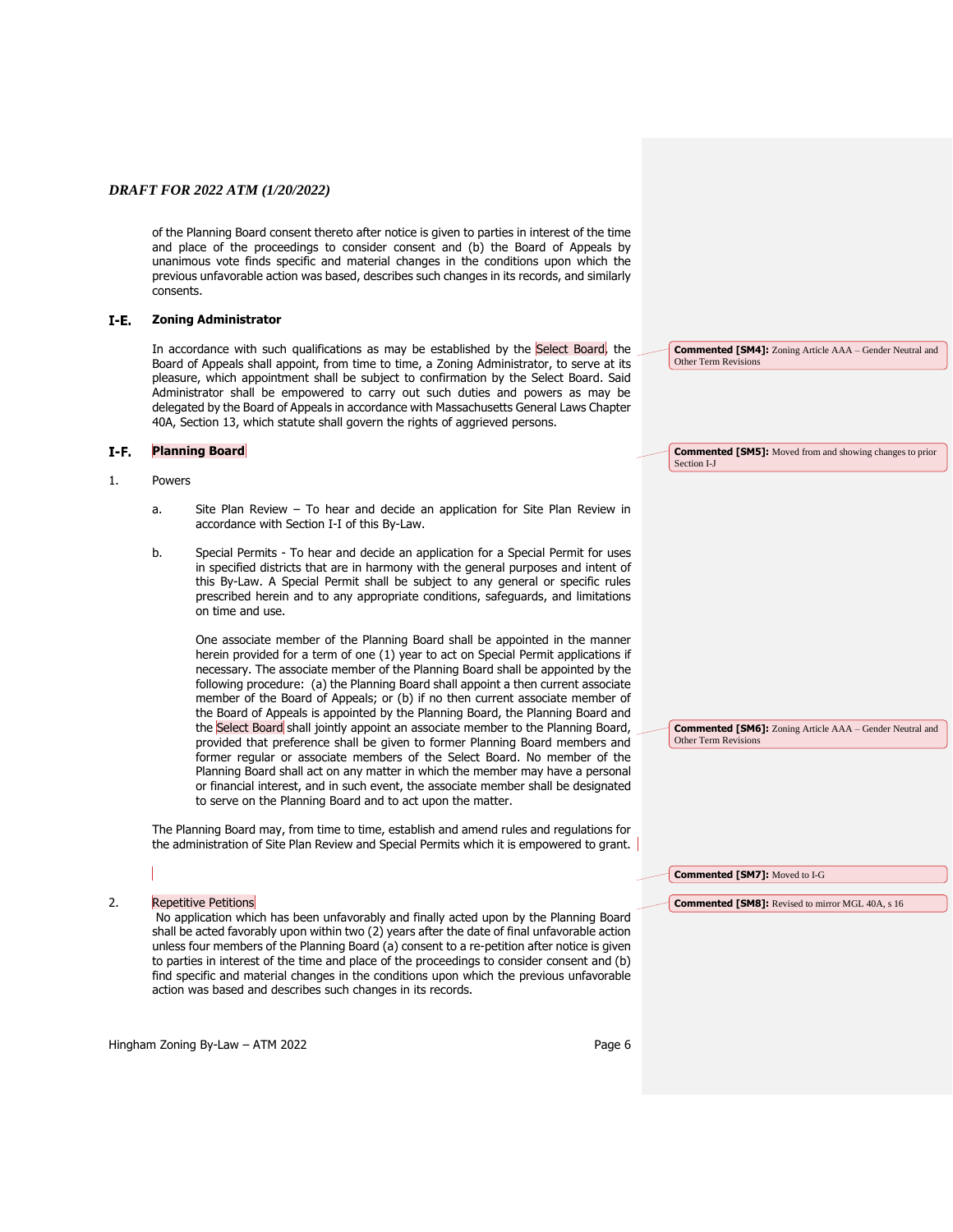#### 3. Procedures for Special Permit Application, Hearing and Decision

Each application to the Planning Board for a Special Permit shall be filed with the Town Clerk, with duplicate copies submitted in accordance with the regulations of the Planning Board. The Planning Board shall hold a public hearing on the application, as provided in the Massachusetts General Laws Chapter 40A, within 65 days of the filing of a complete application.

The Planning Board may grant, grant with conditions, deny, or grant leave to withdraw, an application for a Special Permit. A copy of the decision may be filed with the Town Clerk and the Planning Board, and shall be furnished the applicant and property owner, in accordance with Massachusetts General Laws Chapter 40A.

The applicant shall be responsible for filing a certified copy of the decision in the Registry of Deeds or, where applicable, in the Land Court. Prior to the issuance of a Building Permit, the applicant shall present to the Building Commissioner evidence of such recording.

#### 4. Lapse

Except for good cause, a Site Plan Review approval or Special Permit shall lapse in three (3) years after the date of issue, or such shorter period as may be specified by the Planning Board, which shall not include any time required to pursue or await the determination of an appeal pursuant to Massachusetts General Laws, Chapter 40A, Section 17.

#### I-G. Costs

The costs of professional consultants, experts or assistance incurred by the Board of Appeals or Planning Board shall be borne by the applicant. However, the costs to be paid by the applicant shall not exceed the reasonable and usual charges of said consultants or other experts for such services. The applicant shall deposit with their application an appropriate portion of the anticipated review costs as determined by the Boards' administrators as security for payment on such costs. No occupancy permit may be issued in accordance with Section I-C of this By-Law until the applicant has paid or reimbursed the Town for all such costs.

#### **Special Permits**  I-Н.

1. Procedures for Application, Hearing and Decision. Each application for a Special Permit shall be filed with the Town Clerk, with duplicate copies submitted in accordance with the regulations of the Special Permit Granting Authority (SPGA). The SPGA shall hold a public hearing on the application, as provided in Massachusetts General Laws Chapter 40A, within 65 days of the filing of a complete application.

The SPGA may grant, grant with conditions, deny, or grant leave to withdraw an application for a Special Permit. A copy of the decision shall be filed with the Town Clerk, and shall be furnished to the applicant and property owner, in accordance with Massachusetts General Laws Chapter 40A.

The applicant shall be responsible for filing a certified copy of the decision in the Registry of Deeds or, where applicable, in the Land Court. Prior to the issuance of a Building Permit, the applicant shall present to the Building Commissioner evidence of such recording.

2. Approval Criteria

**Commented [SM9]:** Moved to I-H, 2 **Commented [SM10]:** Consolidates I-I,7 and I-J,6

**Commented [SM11]:** Moved from form Section I-F (now I-H), 3

**Commented [SM12]:** Zoning Article AAA – Gender Neutral and Other Term Revisio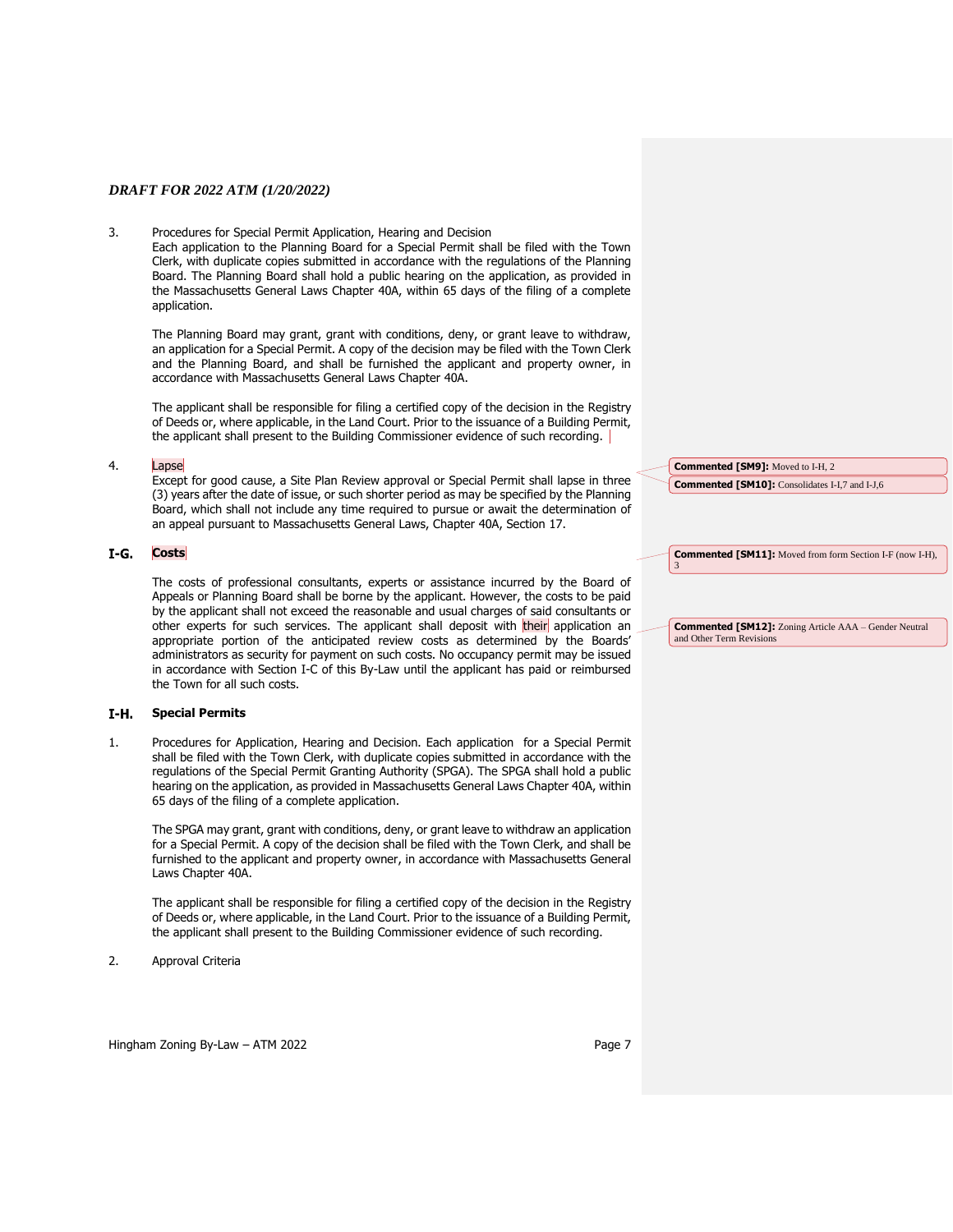An applicant is not entitled to a Special Permit. Except where Findings specific to a particular use are otherwise expressly set forth in this By-Law, the SPGA may approve such application for a Special Permit if it finds that, in its judgment:

- a. use of the site is in harmony with the general purpose and intent of this By-Law;
- b. the proposed use complies with the purposes and standards of the relevant specific sections of this By-Law;
- c. the specific site is an appropriate location for such use, structure, or condition, compatible with the characteristics of the surrounding area;
- d. the use as developed and operated will create positive impacts or potential adverse impacts will be mitigated;
- e. there will be no nuisance or serious hazard to vehicles or pedestrians;
- f. adequate and appropriate facilities exist or will be provided for the proper operation of the proposed use; and
- g. the proposal meets accepted design standards and criteria for the functional design of facilities, structures, stormwater management, and site construction.

#### **Site Plan Review**  $I-I.$

1. Purpose

The purpose of this Section is to provide a comprehensive procedure for the review of land disturbance and site alterations in connection with certain uses and land development to ensure compliance with the provisions of this By-Law, to minimize adverse impacts of such land disturbance and site alterations, and to promote development which is harmonious with surrounding areas.

#### 2. Applicability

Site Plan Review shall be conducted by the Planning Board and may be subject to professional consultant review consistent with Section I-G, for all site modifications which meet the following criteria.

- a. Major Site Plan
	- (i) All non-residential, multi-family and mixed-use developments which result in:
		- (A) land disturbance of greater than 20,000 SF overall or greater than 5,000 SF in areas with slopes exceeding 10%, or
		- (B) the construction, alteration, or expansion of a parking lot or parking structure, resulting in more than 10 new or additional parking spaces.
	- (ii) All projects that are part of a larger common plan of development that would disturb more than one acre in the aggregate.

**Commented [SM13]:** Moved to I-G **Commented [SM14]:** Replaced with I-H **Commented [SM15]:** Replaced with I-H

**Commented [SM16]:** Site Plan Review triggers moved from IV-B.6 and revised per the tracked changes shown here.

**Commented [SM17]:** Revisions to IV-B.6(a). Eliminates trigger that would require interior only waivers.

**Commented [SM18]:** Moved from IV-B.6(c) – this provision is required by state MS4 stormwater requirements.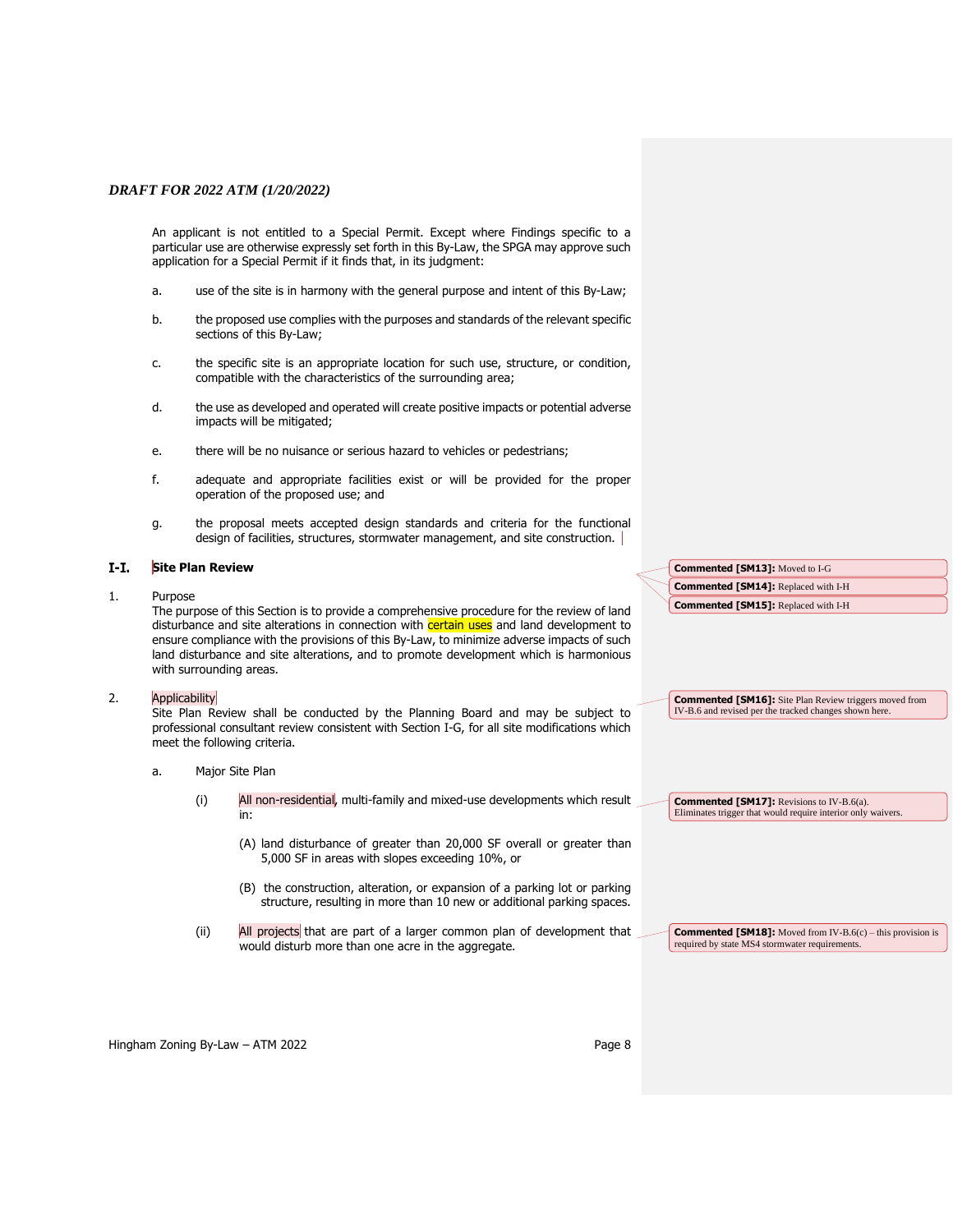- b. Minor Site Plan
	- (i) All projects which result in:
		- (A) land disturbance or an alteration of drainage patterns over an area greater than 5,000 square feet;
		- (B) create a land disturbance of more than 2500 square feet in areas with slopes greater than 10%**.**
	- (ii) Construction, alteration, or expansion of a parking lot or parking structure, resulting in more than 5 new or additional parking spaces.

#### 3. Exemptions.

Notwithstanding the foregoing, the following types of projects shall be exempt from Site Plan Review:

- a. normal maintenance and improvement of land in agricultural use as defined by the Wetlands Protection Act, Massachusetts General Laws Chapter 131, Regulation 310 CMR 10.04;
- b. routine maintenance of existing landscaping, gardens or lawn areas;
- c. the construction of fencing that will not alter existing terrain or drainage patterns;
- a.d. installation of utilities other than drainage (gas, water, electric, telephone, etc.) which will not alter terrain, ground cover, or drainage patterns; or
- b.e. road widening or improvement projects; provided that road projects that (i) increase the amount of impervious area by greater than or equal to a single lane width, (ii) disturb more than one acre, and (iii) discharge to the Town's municipal stormwater system, shall meet the applicable requirements of the Town of Hingham MS4 Permit.
- 4. Procedures
	- a. Pre-Application Submittal. Applicants are invited to submit a pre-application sketch of the proposed site modifications to the Planning Board and schedule a comment period at a regular meeting of the Planning Board.
	- b. Each application to the Planning Board for Site Plan Review shall be filed with the Town Clerk, with duplicate copies submitted in accordance with the regulations of the Planning Board.
	- c. Notice of a Site Plan Review hearing shall be given in accordance with M.G.L. c. 40A, Section 11.
	- d. The Planning Board shall review and act upon the Site Plan, with such conditions as may be deemed appropriate, and notify the applicant of its decision. The decision of the Planning Board shall require an affirmative vote of three members and shall be in writing. The Planning Board shall act within seventy-five (75) days of its receipt of the Site Plan Review application, provided that, if the Planning Board or its designee, which may include its review consultants, have requested (no later than forty (40) days after receipt of the application) additional information

Hingham Zoning By-Law – ATM 2022 Page 9

**Commented [SM19]:** Moved from I-I,3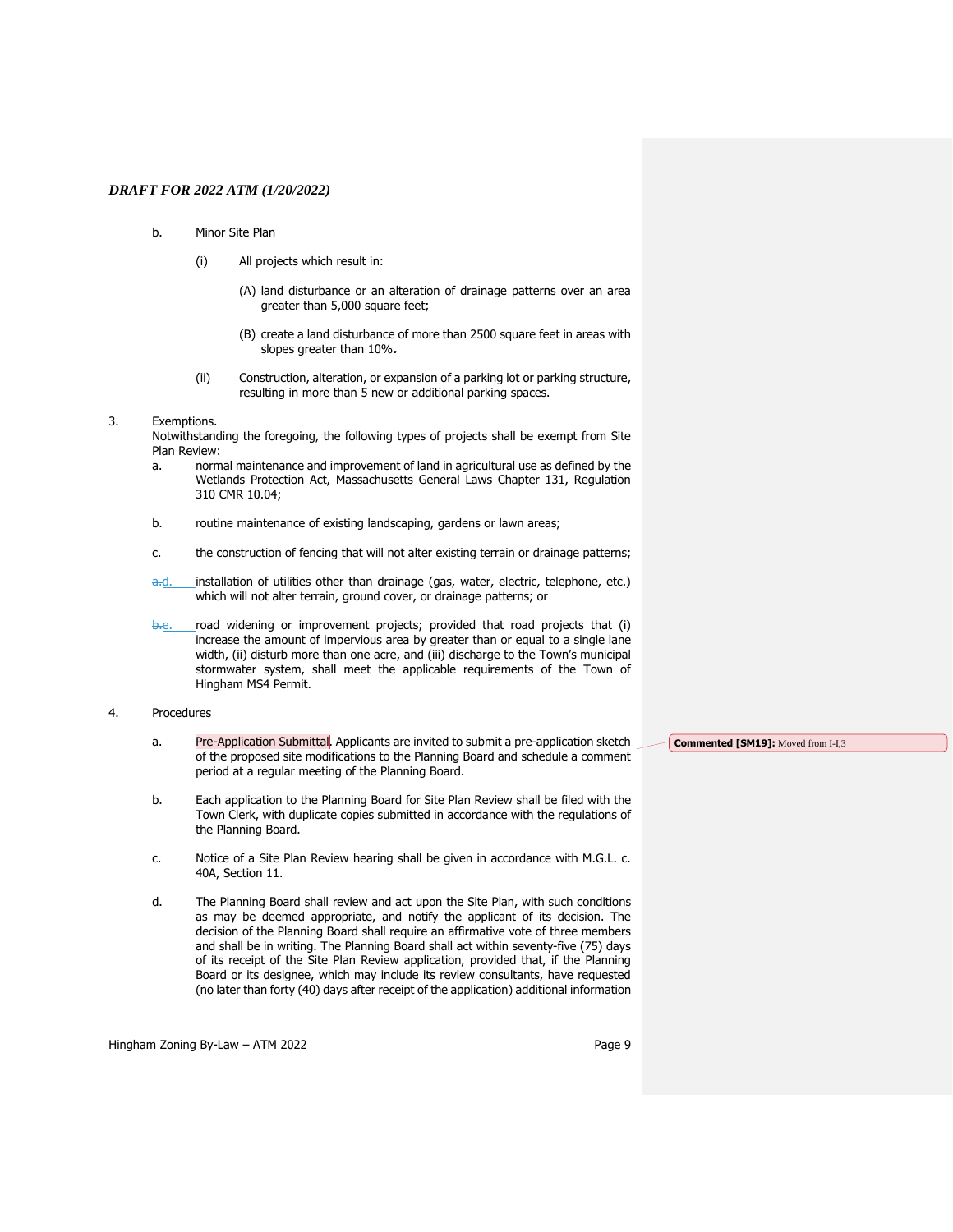or submittals from the applicant, such supplemental information shall be delivered no later than sixty (60) days after receipt of the application. If such additional information is not received by such sixtieth day, the Planning Board may extend its period of review until the date that is fifteen (15) days after receipt of all such supplemental information from the applicant. The foregoing timeframes do not preclude the Planning Board from requiring (after such fortieth day) submission of supplemental information not previously requested.

- e. The applicant may request, and the Planning Board may grant by majority vote, an extension of the time limits set forth herein.
- f. Where the Planning Board serves as the Special Permit Granting Authority, it may consolidate its Site Plan Review and Special Permit procedures. Where the Board of Appeals serves as the SPGA, joint hearings of the Board of Appeals and the Planning Board may be held at the discretion of the Boards.
- g. An application for a building permit to perform work as set forth in Special Requirement 6 of Section IV-B shall be accompanied by an approved Site Plan and evidence of recording of the Site Plan Review decision unless the Planning Board's review (including any extensions thereto) has expired without any action by the Planning Board.
- h. A final certificate of occupancy shall not be issued until the applicant has complied with or satisfied all conditions to the Site Plan Review decision, except for those conditions, which by their terms are intended to be satisfied after occupancy of the structures for which the certificate of occupancy is sought.

## 5. Submittal Requirements

All applications for Site Plan Review shall include the following information prepared by qualified registered professionals, either shown on wet-stamped and signed plans or other supporting documentation:

- a. Locus plan; diagram and statement of the ownership, area, dimensions, boundaries and principal elevations of the subject property; location of structures and wetland resources within 100 feet of property line;
- b. Site layout plan showing the location and footprint of existing and proposed buildings and structures, access and egress drives, parking, fences, walls, walks, outdoor lighting, loading facilities, refuse facilities, and areas for snow storage;
- c. Architectural plans, if applicable, including building elevations and floor layouts;
- d. Detail sheets if applicable, including profile and representative cross sections of proposed driveways and parking areas;
- e. Zoning analysis of compliance with all relevant dimensional provisions of this By-Law, including parking requirements;
- f. Utility plan, which shall include all facilities for wastewater disposal and location of fire hydrants;

| <b>Commented [SM22]:</b> Was I-I,2.a                                         |  |
|------------------------------------------------------------------------------|--|
|                                                                              |  |
|                                                                              |  |
|                                                                              |  |
|                                                                              |  |
| <b>Commented [SM23]:</b> Was $1-I,2.b - SPR$ becomes free standing<br>nermit |  |

**Commented [SM20]:** Was I-I,2.d

**Commented [SM21]:** Was in Section I-G

| permit                                                                     |
|----------------------------------------------------------------------------|
| <b>Commented [SM24]:</b> Was I-I,2.c - SPR becomes free standing<br>permit |
| <b>Commented [SM25]: Was I-I.f</b>                                         |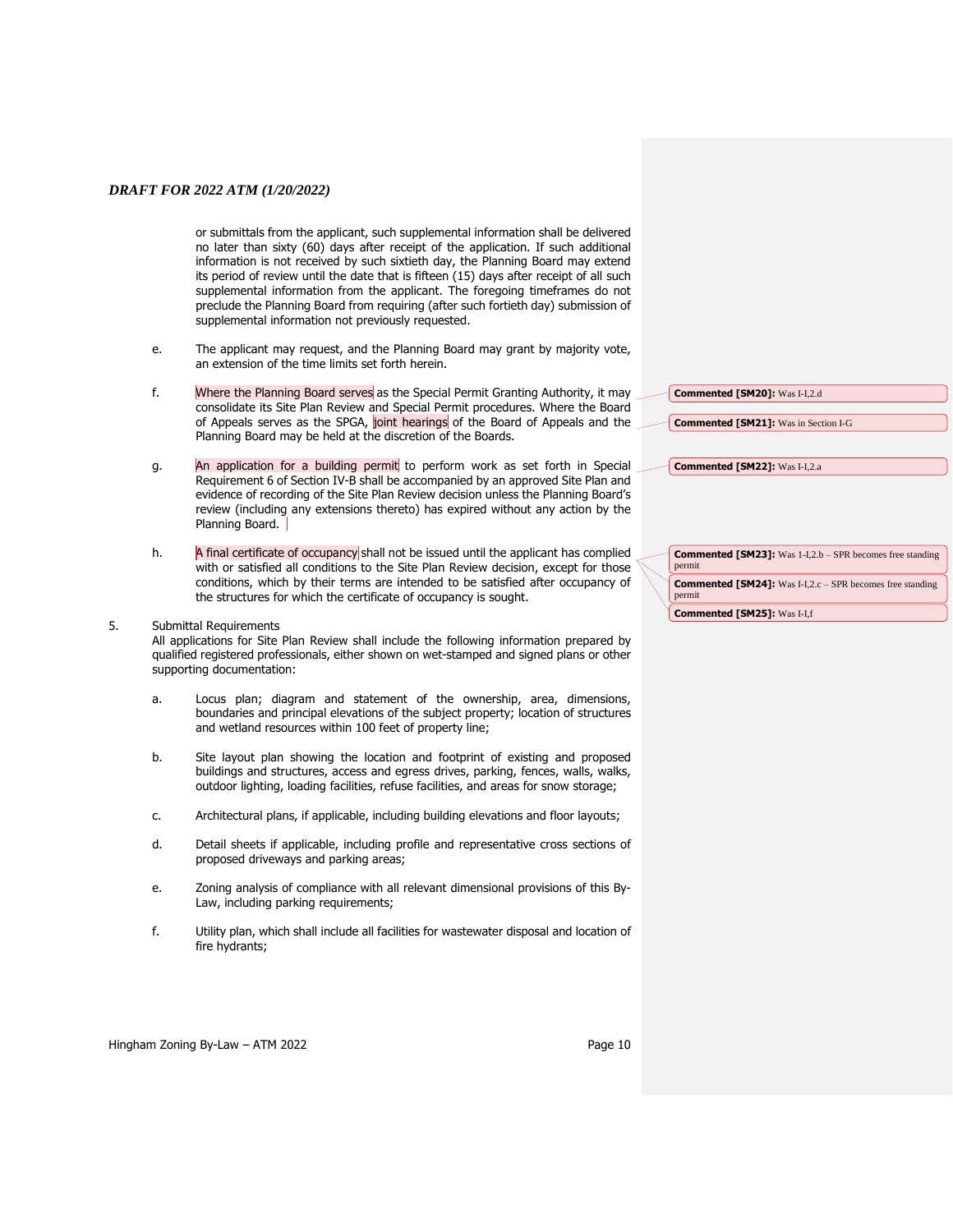- g. Landscape plan, which shall include the following:
	- (i) the location, general type and quality of existing vegetation, wooded areas, and other landscape features such as earth berms, walls, fences, and other hardscape, and
	- (ii) the location of proposed plantings, including schedule with botanical and common name, quantity, and size of all proposed landscape material, and proposed earth berms, walls, fences, and other hardscape.
	- (iii) a Tree Protection and Mitigation Plan for Protected Trees, which shall include:
		- (A) The location, height, and species of all existing Protected Trees and all Protected Trees that were removed within six (6) months prior to application for any demolition permit, building permit or other application for zoning approval or relief, with an indication of those Protected Trees to be removed and those to be retained, as applicable;
		- (B) The location, caliper, species, and planting schedule of trees to be replanted to mitigate the removal of any Protected Tree(s), if applicable; and
		- (C) A maintenance plan for the protection of the Critical Root Zone for all Protected Trees that are proposed to be within an area of the site to be disturbed during construction and such area shall be delineated on the Tree Protection and Mitigation Plan.
	- (iv) For any single-family dwelling lot or two-family dwelling lot, all landscape plans required under this subsection 5.g shall also show the Tree Yard.
- h. Grading and drainage plan, which shall include existing and proposed topography at 2-foot intervals, stormwater improvements, calculated area of disturbance, and erosion controls;
- i. Such other materials necessary to enable the Planning Board to make a positive determination on the proposed project; and
- j. Major Site Plans shall require the following additional submissions:
	- (i) Analysis of compliance of the construction activities and the proposed project with the most current versions of the Massachusetts Department of Environmental Protection Stormwater Management Policy and Standards including the Massachusetts Stormwater Handbook, Massachusetts Erosion Sediment and Control Guidelines, and, if applicable, additional requirements under the Town of Hingham MS4 Permit for projects that disturb more than one acre and discharge to the Town's municipal stormwater system, and an Operations and Management Plan for both the construction activities and ongoing post-construction maintenance and reporting requirements;

**Commented [SM26]:** From proposed tree protection bylaw. See Section VI for definition of Protected Trees.

**Commented [SM27]:** See Section VI for definition.

**Commented [SM28]:** From proposed tree protection bylaw. See Section VI for definition. **Commented [SM29]:** Reviewing with peer review engineer

**Commented [SM30]:** Reviewing with peer review engineer.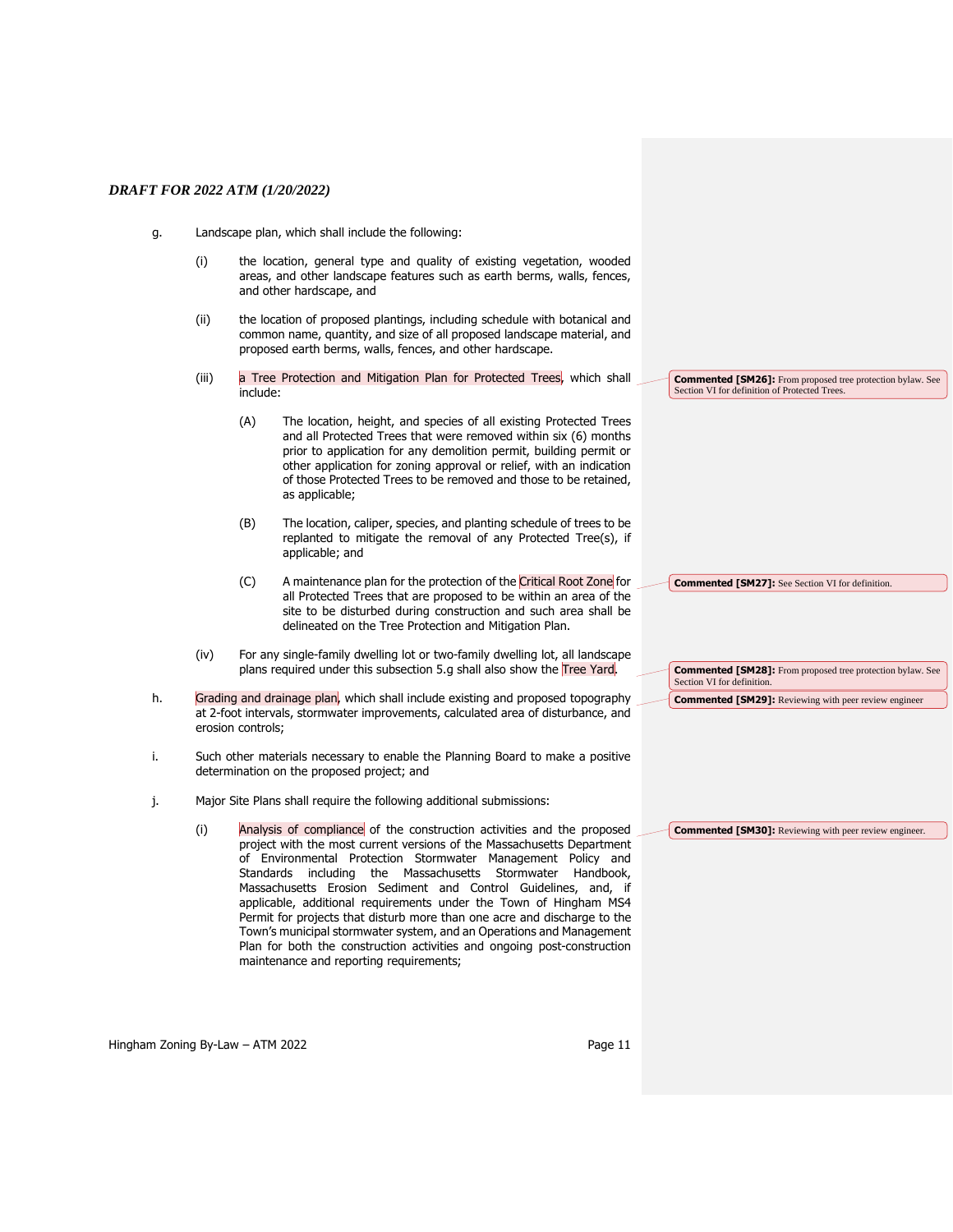- (ii) Site Lighting Plan showing the location, height, photometric, orientation, and specifications for all outdoor site lighting, including information on the intensity and range of illumination for each source of light proposed with no overspill onto adjoining properties greater than 0.25 candle foot;
- (iii) Traffic Study detailing the excepted traffic impacts. For proposed development in excess of 25,000 gross square feet or generating more than 100 trips in any one hour, determined in accordance with the Institute of Transportation Engineers, Trip Generation, an ITE Informational Report, Eighth Edition, Volumes 1 through 3, © 2008 Institute of Transportation Engineers, the required traffic study shall substantially conform to the Institute of Transportation Engineers' "Traffic Access and Impact Studies for Site Development: A Recommended Practice," latest edition. The Board shall approve. In addition, the applicant shall submit a Transportation Demand Management (TDM) plan; and
- (iv) A construction schedule and the proposed transportation route for construction vehicles and material deliveries.

#### 6. Design and Performance Standards

To the extent practicable, the proposed project shall be located to preserve and enhance the natural features of the site, to avoid disturbances of environmentally sensitive areas, to minimize adverse impacts of development on adjoining properties, to minimize the alteration of the natural features of the site and to preserve and enhance scenic points, historic buildings and places and similar community assets which add value and attractiveness to the Town. In conducting a Site Plan Review, the Planning Board shall review the Site Plan for consistency with the following design and performance standards.

a. Land Disturbance

Site/building design shall preserve natural topography outside of the development footprint to reduce unnecessary land disturbance and to preserve natural drainage patterns on the site.

- b. Site Design Placement of buildings, structures, or parking facilities shall not detract from the site's scenic qualities and shall blend with the natural landscape.
- c. Character and Scale of Buildings The design of the project shall minimize unreasonable departure from the character and scale of buildings in the vicinity or as previously existing on, or approved for, the site.
- d. Preservation of Existing Vegetation, including Protected Trees, and mitigation priority shall be given to the preservation of existing stands of trees, trees at site perimeter, and contiguous vegetation with adjacent sites, as follows:
	- (i) For each inch of Diameter at Breast Height (DBH) of the Protected Tree(s) removed no less than one-half (0.5) inch of caliper of new, non-invasive species of tree(s) shall be replanted. Each new tree must have a minimum caliper of three (3) inches. If the Protected Tree to be removed is an overstory tree species (being a tree with a typical mature height of over forty (40) feet), the replacement tree(s) shall be an overstory tree species.

Hingham Zoning By-Law – ATM 2022 Page 12

**Commented [SM32]:** This original section merged design and performance standards with approval criteria. As noted by board members, these criteria are sometimes repetitive and, in some ways, do not provide sufficient standards.

**Commented [SM31]:** Reviewing with traffic engineer.

Therefore, this section has been bifurcated into:

A new Section 6 below with expanded design and perfromance standards – all of the matters covered in the original criteria are covered in the submission requiremenst and/or expanded standards.

A new Section 7 with streamlined findings which will still allow the board to call out any specifics regarding various standards that are important to a particular project.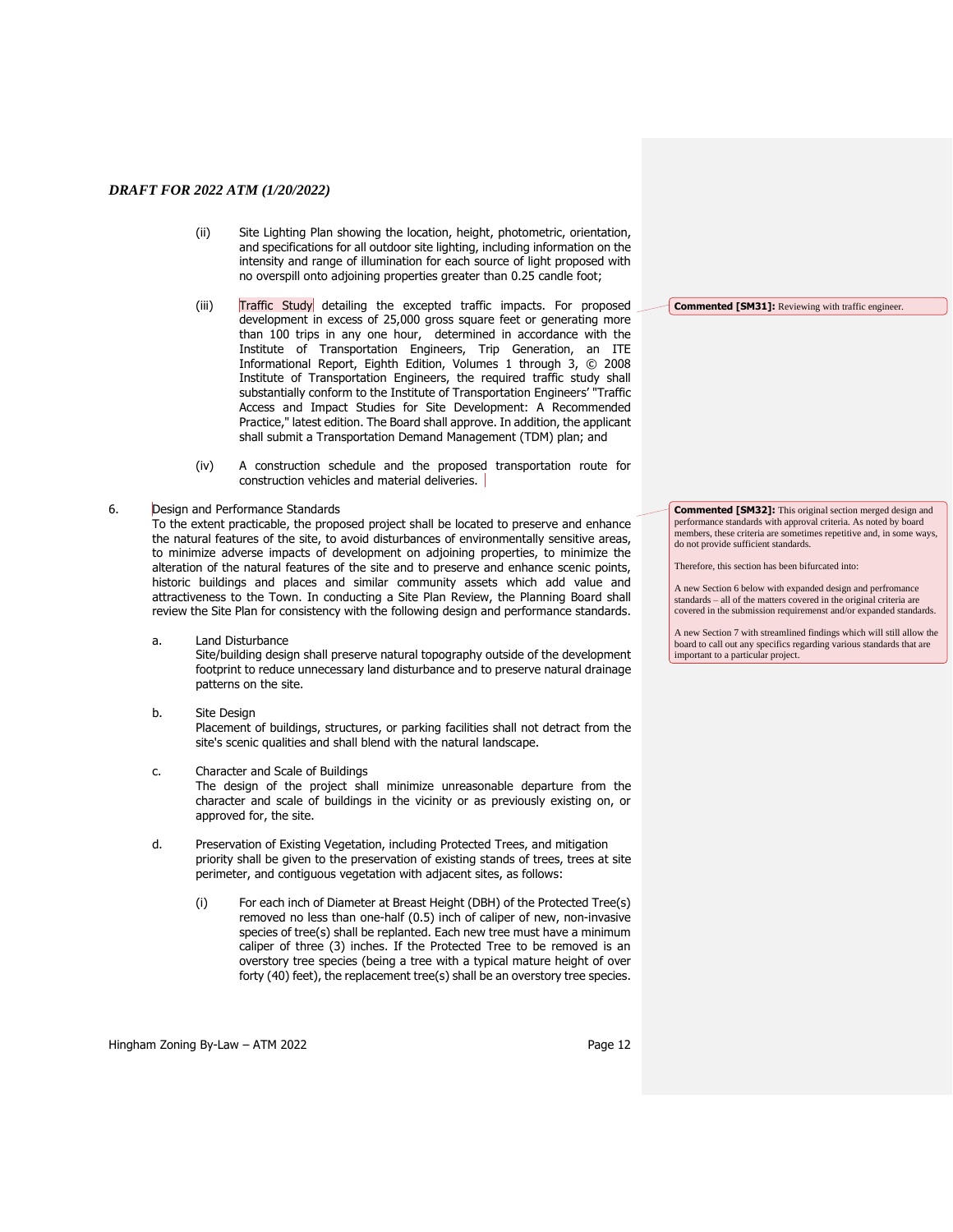(ii) Clearing of other vegetation and alteration of topography shall be replicated with native vegetation planted in disturbed areas as needed to enhance or restore wildlife habitat, if any.

#### e. Limit of Clearing

Development envelopes for structures, driveways, wastewater disposal, lawn and landscape areas, and utility work shall be designated to limit clearing and grading.

f. Finished Grade

Finished grades should be limited to no greater than a 3:1 slope, while preserving, matching, or blending with the natural contours of the land to the greatest extent possible. Finished grade shall be no higher than the trunk flare(s) of Protected Trees to be retained.

g. Stormwater Management

The proposed project shall include adequate provisions or measures to prevent pollution of surface or groundwater, minimize erosion and sedimentation, prevent changes in groundwater levels, increased run-off, and potential for flooding, and minimize adverse impacts to neighboring properties by flooding from excessive run-off.

- (i) The applicant shall demonstrate compliance with the Massachusetts Stormwater Management Policy and including the Massachusetts Stormwater Handbook, Massachusetts Erosion Sediment and Control Guidelines, and, if applicable, additional requirements under the Town of Hingham MS4 Permit for projects that disturb more than one acre and discharge to the Town's municipal stormwater system to ensure that the peak rate of surface water run-off from the site shall not be increased nor degraded in quality after construction.
- (ii) Low impact design and green infrastructure improvements shall be incorporated wherever feasible.
- h. Utilities

The proposed development shall be adequately served by public or private wastewater collection and treatment systems; public water system or private well; electrical distribution, telephone, cable, and fire alarm systems and may be served by a natural gas distribution system. All electrical distribution, telephone, cable, and fire alarm systems shall be installed underground.

#### i. Pedestrian and Vehicular Access; Traffic Management

The proposed development and/or redevelopment shall be designed with a forecast for the next five years from the time of application to (i) minimize hazards to public health and safety as a result of traffic; (ii) provide safe access and circulation on the site for expected vehicles, pedestrians, and emergency vehicles; (iii) provide off-site traffic mitigation, where required, to offset the impact of the development; (iv) reduce the traffic impacts of the proposed development on the area and the Town by incorporating traffic management devices; and (v) minimize the impact on scenic roads, historic districts, natural resources, and community character. The development shall not degrade safety for pedestrians, bicyclists, motor vehicle occupants, or property.

(i) Driveways. Each development shall be served by an adequate driveway.

**Commented [SM34]:** Reviewing with traffic engineer

Hingham Zoning By-Law – ATM 2022 Page 13

**Commented [SM33]:** Reviewing with peer review engineer.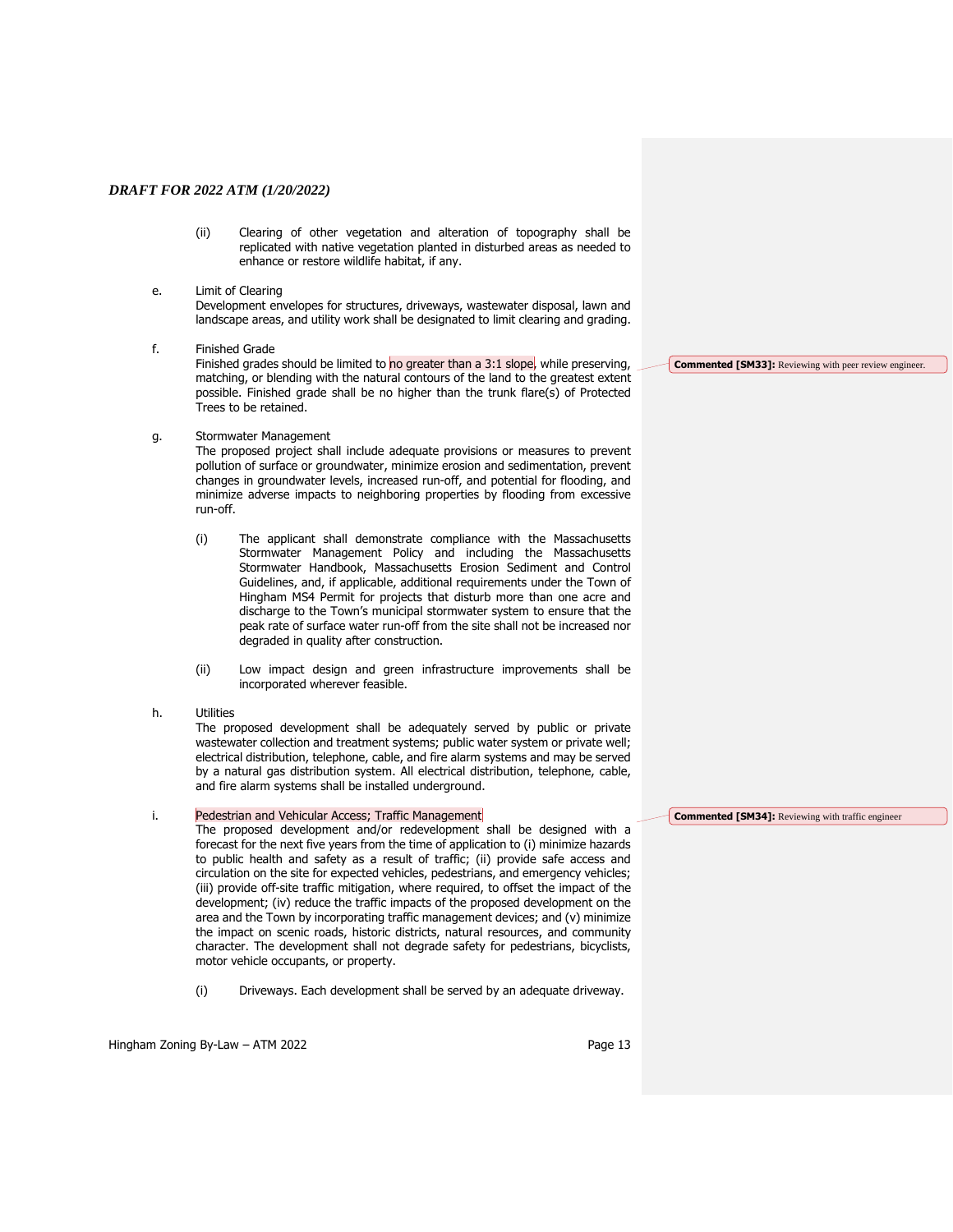- (A) The Board may, in certain circumstances, allow additional driveways where the access is shared or the project has frontage on two separate streets. The aforesaid notwithstanding, larger developments shall provide at least two (2) means of access to public ways and/or adequate private ways, one (1) of which may be restricted to emergency vehicle use.
- (B) All driveways shall be designed to afford adequate sight distance to pedestrians, bicyclists, and motorists exiting to public ways. Improvements may be required on the public way for vehicular turning movements in or out of the site and safe pedestrian access to adjoining sidewalks, paths, walking trails or bikeways.
- (C) Curb cuts shall be limited to the minimum width for safe entering and exiting, and shall in no case exceed 24 feet in width unless waived by the Planning Board for industrial truck traffic. The location of driveway openings in relation to traffic and to adjacent streets shall provide for the convenience and safety of vehicular and pedestrian movement within the site. The number of curb cuts on state and local roads shall be minimized.
- (ii) Interior Circulation. The proposed development shall assure safe interior circulation within its site by separating pedestrian, bike ways, and vehicular traffic.
- (iii) Sight Distance. Acceptable sight distance shall be provided and maintained at all access locations, egress locations, and all intersections affected by the Development. At a minimum, these site distances shall meet the stricter of the MassDOT or the American Association of State Highway Transportation Officials standards for safe-stopping sight distance (SSD) and for intersection.
- (iv) Traffic Calming Features. Traffic calming measures such as crosswalks, bike lanes, rumble strips and landscaped islands may be required.

#### j. Lighting

The proposed development shall not produce lighting so as to unreasonably interfere with the use and enjoyment of property within the Town. Lighting practices and systems shall: reduce light pollution, light trespass and glare in order to preserve and enhance the natural, scenic, and aesthetic qualities of the Town; conserve energy and decrease lighting cost without decreasing night-time safety, security, and productivity; and preserve the night sky as a natural resource to enhance nighttime enjoyment of property within the Town.

- (i) Shielding. All outdoor light fixtures shall be shielded so as to meet the goals of this section.
- (ii) Light Trespass. Direct light from the light source is to be confined within the property boundaries and shall not cause overspill on adjacent property or into the night sky. Light trespass shall be limited to 0.25 foot-candles at the property line.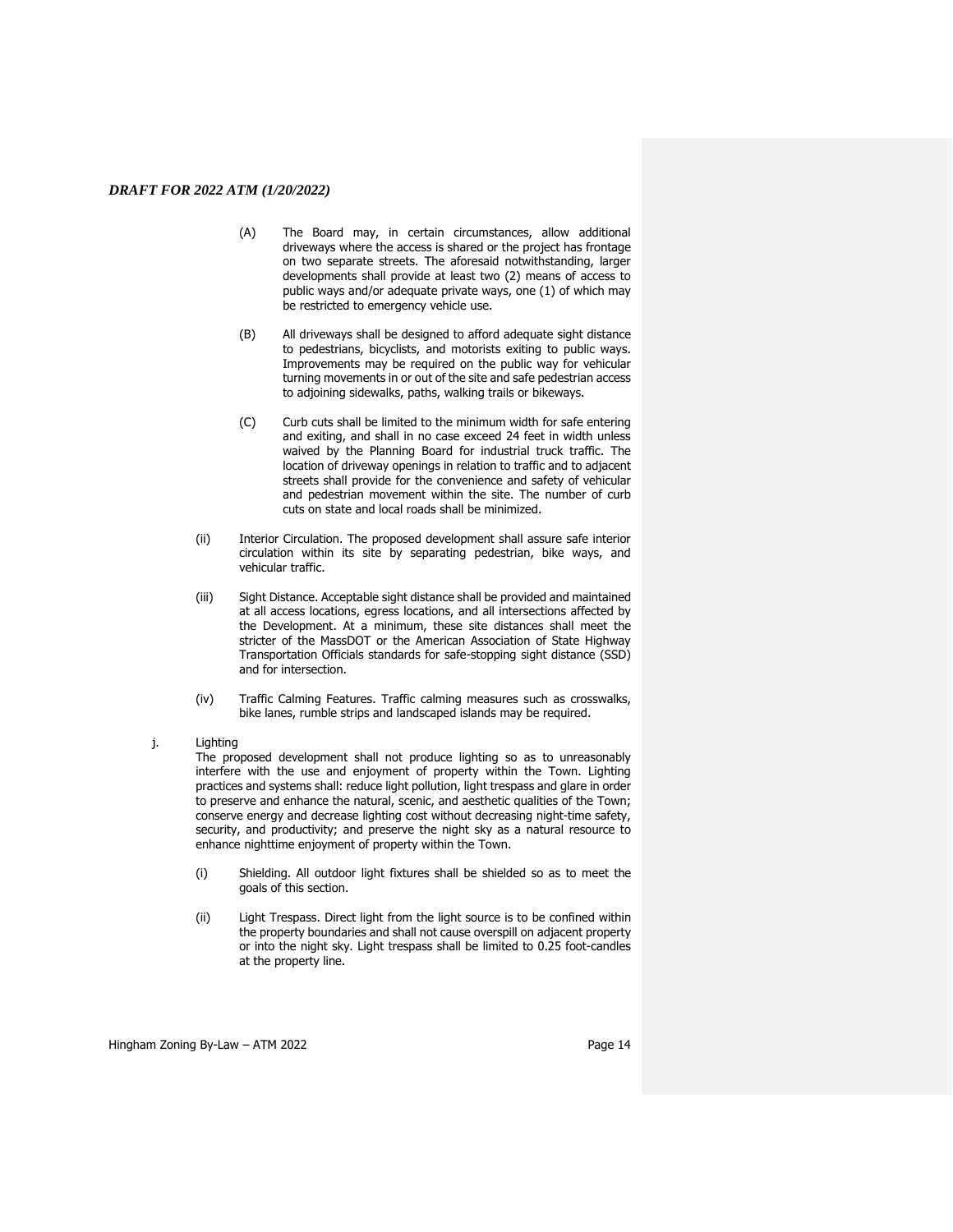(iii) Height of Fixtures. Luminaires attached to a building for area lighting shall be mounted no higher than fifteen (15) feet above grade. Pole mounted exterior lighting fixture types shall be mounted no higher than twenty (20) feet above grade.

#### 7. Approval Criteria

The Planning Board shall grant, or grant with conditions, Site Plan Approval if it finds in its judgment that:

- a. The proposed development will not adversely affect the health, safety and welfare of the prospective occupants, the occupants of neighboring properties, and users of the adjoining streets or highways, and the welfare of the Town generally.
- b. The proposed development meets all applicable Design and Performance Standards, or it is impractical to meet one or more of such Standards and a waiver of such Standard(s) will not adversely impact the interests set forth is subsection 7.a above or any potential adverse impacts will be mitigated.

#### 8. Conditions of Approval

The Planning Board may impose reasonable conditions in furtherance of the objectives of the Design and Performance Standards. The Planning Board shall limit the proposed development so that its impact on each of the municipal services, ways, utilities and other resources does not exceed its existing design capacity. This limitation shall be imposed upon the proposed development regardless of the intensity of development otherwise permitted by this Zoning By-Law. In addition to such other conditions as may be imposed by the Planning Board under this Section I-I, Site Plan Approvals shall be subject to the following conditions, as applicable:

a. Pre-Construction Meeting

For all projects requiring erosion control installation or any clearing a preconstruction review meeting with inspection of the erosion control installation and marked limits of clearing shall be required as a condition of approval for all projects. Projects that disturb one or more acres individually, or cumulatively if phased development is proposed, shall be required as a condition of any approval to provide a Stormwater Pollution Prevention Plan for review by the Planning Board or their designee not less than three weeks prior to the start of any work.

b. Limits of Work; Tree Protection Areas

During clearing and/or construction activities, the marked limit of work shall be maintained until all construction work is completed and the site is cleaned up. All vegetation beyond the limit of work shall be retained in an undisturbed state and no stockpiling of topsoil or storage of fill, materials, or equipment may occur within the protected area. Without limiting the foregoing, Protected Trees to be retained shall be surrounded by temporary protective fencing or other appropriate measures before any clearing or grading occurs, and maintained until all construction work is completed and the site is cleaned up. Protective barriers shall be large enough to encompass the Critical Root Zone of all Protected Trees to be preserved.

c. Inspections

Inspections shall be required during construction, and prior to issuance of a certificate of occupancy, of all elements of the project related to or affecting erosion control, limits of work, and tree protection areas during construction and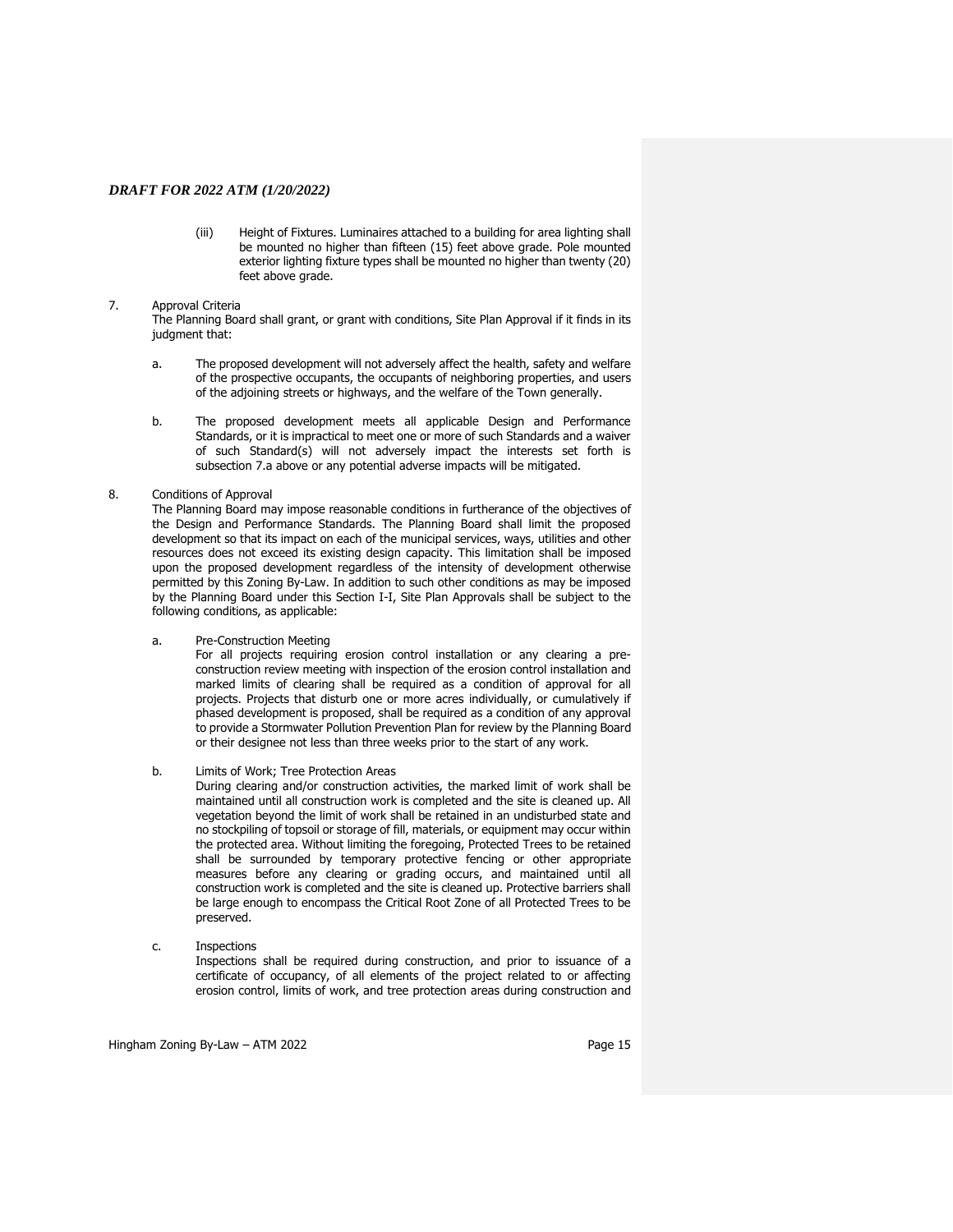the approved drainage and stormwater system installed for the project, as well as the condition of the tree protection areas. The Planning Board may require, at the applicant's expense, the establishment of a consultant fee account pursuant to Massachusetts General Laws Chapter 44 Section 53G, to fund the cost of such inspections.

d. As-Built Plan Requirement

Upon project completion an as-built plan must be submitted to the Building Commissioner prior to the issuance of a certificate of occupancy, and in no event later than two years after the completion of construction. In addition to such other requirements as are imposed by the Building Commissioner, the as-built plan must demonstrate substantial conformance with the stormwater system design and performance standards of the approved project plans.

e. Maintenance of Protected and Replacement Trees

Each Protected Tree retained, and all new trees planted to mitigate the removal of Protected Tree(s), shall be maintained in good health for a period of no less than twenty-four (24) months from the date of final inspection, or issuance of a Certificate of Occupancy, if applicable. Should such tree(s) die or be removed within such twenty-four (24) month period, the owner of the property shall be required to replace such tree with a tree consistent with the requirements within nine (9) months from the death or removal of such Protected Tree or new tree.

- 9. Waivers; Minor Modifications; Administrative Review;
	- a. Upon written request of the applicant, the Planning Board may waive any of the submittal requirements deemed by the Planning Board to be not necessary for its review of the application. In addition, the Planning Board may waive other such requirements of this Section I-I, including the requirement for a public hearing, where the Planning Board determines that the project constitutes a minor modification to an approved Site Plan.
	- b. In order to constitute a minor modification, the proposed work must be limited to modifications to an approved Site Plan which, in the Planning Board's determination, do not materially or adversely affect conditions governed by the Site Plan Review design and performance standards set forth in this Section I-I.
	- c. The Planning Board may, by a majority vote of the Board, establish an administrative process for Site Plan Review of certain Minor Site Plans. Pursuant to administrative review, the Planning Board may delegate to the town planner and/or to a designated Board member the authority to determine whether a project constitutes a Minor Site Plan. The Planning Board designee may refer any Minor Site Plan application to the Planning Board for its review in lieu of administrative review if, in such designee's discretion, the scope of the project merits review by the Board. In addition, any applicant may request Site Plan Review by the Planning Board in lieu of administrative review at the time of application, or any applicant aggrieved by a Minor Site Plan Review decision of the designee may reapply for Site Plan Review by the Planning Board and such review shall be considered a new application for Site Plan Review, except that a separate fee shall not be required.

10. Appeal